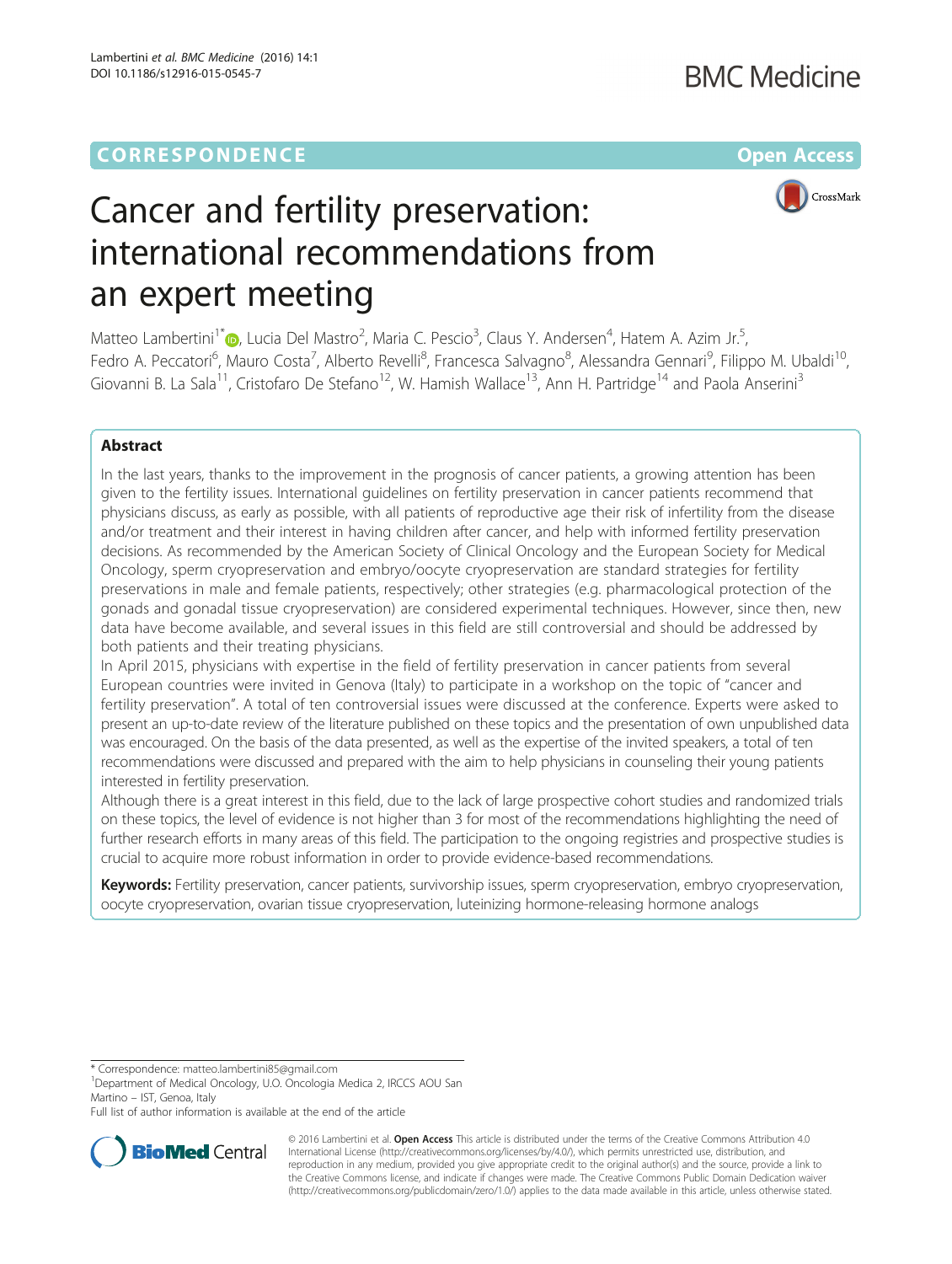#### Background

Although cancer incidence increases with age and peaks after the age of 50, thousands of young women and men are diagnosed with cancer every year [\[1\]](#page-12-0). Modern anticancer treatments have led to significant reduction in mortality, but also to an increase in unwanted side effects such as reduced fertility. Combined with an increased age for childbearing [[2\]](#page-12-0), a higher number of cancer survivors require fertility preservation to complete their families.

The threat or experience of treatment-related infertility can lead to psychological distress [\[3\]](#page-12-0), and many patients are interested in maintaining fertility and future reproductive function at the time of cancer diagnosis [\[4](#page-12-0), [5\]](#page-12-0). Moreover, fertility concerns may also substantially affect their treatment decisions [[6](#page-12-0)–[8\]](#page-12-0). Thus, great attention to fertility issues is warranted at the time of cancer diagnosis.

International guidelines recommend that physicians discuss, as early as possible, with all patients of reproductive age their risk of infertility from the disease and/or treatment and their interest in having children after cancer, and help with informed fertility preservation decisions [\[9](#page-12-0)–[11](#page-12-0)]. As recommended by the American Society of Clinical Oncology (ASCO) and the European Society for Medical Oncology (ESMO), sperm cryopreservation and embryo/ oocyte cryopreservation are standard strategies for fertility preservation in male and female patients, respectively [[10](#page-12-0), [11](#page-12-0)]. Other strategies (e.g. pharmacological protection of the gonads and gonadal tissue cryopreservation) are still generally considered experimental techniques [\[10, 11](#page-12-0)]. However, new data in this field have become available over the past few years for consideration. Furthermore, several issues remain controversial with regard to the safety and efficacy of fertility preservation strategies in cancer survivors. In the present manuscript, we summarize and discuss the up-to-date knowledge on ten controversial topics in the field of fertility preservation in young patients with cancer.

#### **Methods**

In April 2015, physicians with expertise in the field of fertility preservation in cancer patients from several European countries were invited in Genova (Italy) to participate in a workshop on the topic of "cancer and fertility preservation". The invited experts represented different disciplines related to the topic including oncologists, hematologists, gynecologists, fertility specialists.

A total of ten controversial issues were focused on at the conference. Experts were asked to present an up-todate review of the literature on these topics. In addition, the presentation of own unpublished data when available was encouraged.

On the basis of the data presented, as well as the expertise of the invited speakers, recommendations surrounding each topic were discussed and prepared with the aim to help physicians in counseling their young cancer patients interested in fertility preservation. To gain a United States (US) perspective, the recommendations were discussed and reviewed by Dr. Ann H. Partridge, from the Dana-Farber Cancer Institute, Boston (MA).

To evaluate the levels of evidence and grades of recommendation, the grading system commonly used in oncology was chosen (Table 1) [[11](#page-12-0)].

#### Controversial issues in fertility preservation in cancer patients

## Is there an increased risk of developing breast cancer in women treated with ovarian stimulating drugs for infertility?

Elevated blood level of endogenous estrogen are known to be associated with an increased risk of breast cancer [[12](#page-12-0)–[14](#page-12-0)]. A large meta-analysis including more than 50 observational studies for a total of 160,000 women, demonstrated a higher risk of having breast cancer (relative risk [RR] = 1.35; 95 % confidence intervals [CI] 1.21-1.49) for users of hormone-replacement therapy (HRT) for 5 years or longer [\[15\]](#page-12-0).

For these reasons, some concerns exist on the safety of using ovarian stimulating drugs. However, unlike HRT, characterized by a long lasting exposure to low estrogen levels and more robust data on the subsequent risk of breast cancer with this approach [\[15](#page-12-0)], the use of ovarian stimulating drugs in subfertile patients is associated

Table 1 Levels of evidence and grades of recommendation (according to the ESMO Clinical Practice Guidelines for fertility preservation in cancer patients [[11\]](#page-12-0))

|    | Levels of evidence                                                                                                                                                                                     |  |  |  |  |
|----|--------------------------------------------------------------------------------------------------------------------------------------------------------------------------------------------------------|--|--|--|--|
| L  | Evidence from at least one large randomized, controlled trial of good<br>methodological quality (low potential for bias) or meta-analyses of<br>well-conducted randomized trials without heterogeneity |  |  |  |  |
| Ш. | Small randomized trials or large randomized trials with a suspicion of<br>bias (lower methodological quality) or meta-analyses of such trials or<br>of trials with demonstrated heterogeneity          |  |  |  |  |
| Ш  | Prospective cohort studies                                                                                                                                                                             |  |  |  |  |
| IV | Retrospective cohort studies or case-control studies                                                                                                                                                   |  |  |  |  |
| V  | Studies without control group, case reports, experts opinions                                                                                                                                          |  |  |  |  |
|    | Grade of recommendation                                                                                                                                                                                |  |  |  |  |
| A  | Strong evidence for efficacy with a substantial clinical benefit,<br>strongly recommended                                                                                                              |  |  |  |  |
| B. | Strong or moderate evidence for efficacy but with a limited clinical<br>benefit, generally recommended                                                                                                 |  |  |  |  |

- C Insufficient evidence for efficacy or benefit does not outweigh the risk or the disadvantages (adverse events, costs, etc.), optional
- D Moderate evidence against efficacy or for adverse outcome, generally not recommended
- E Strong evidence against efficacy or for adverse outcome, never recommended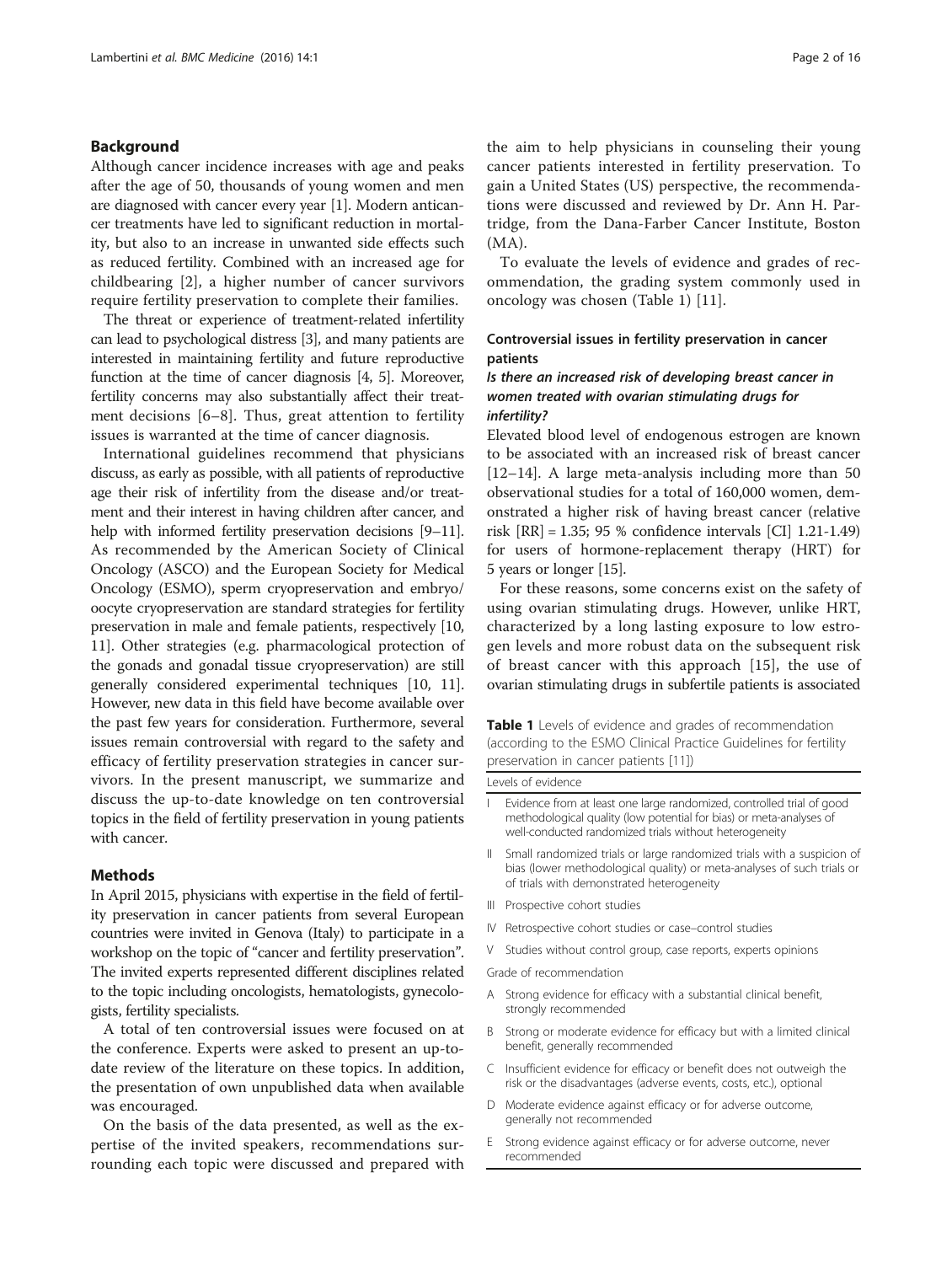with significantly higher circulating estrogen levels for transient and shorter periods but with conflicting results on the risk of breast neoplasms [\[16, 17\]](#page-12-0).

Recently, a systematic review and meta-analysis of cohort studies evaluated the association between hormonal infertility treatments and risk of developing breast cancer [[18](#page-12-0)]. A total of 20 studies with 207,914 women exposed to hormonal treatments for infertility and 2,347 incident cases of breast cancer were included. Overall, no increased risk was detected with the use of hormonal treatments for infertility (summary RR [SRR] = 1.05; 95 % CI 0.96-1.14) but a significant heterogeneity among studies was detected  $(I^2 = 59 \, \%; P = 0.001)$  [[18](#page-12-0)]. In subgroup analyses, when considering only the seven studies with the in vitro fertilization (IVF) procedure, no increase in breast cancer risk was detected (SRR = 0.96; 95 % CI 0.81-1.14). On the contrary, a moderately increased breast cancer risk was observed in the three studies where women were treated outside IVF protocols (SRR = 1.26; 95 % CI 1.06-1.50): however, to note, in these studies patients were enrolled before 1980. Overall, the meta-analysis did not support the hypothesis that hormonal treatments for infertility are associated with an increased breast cancer risk [[18](#page-12-0)].

Recently, a large US cohort study reported reassuring results about the long-term effects of ovarian stimulating drugs with clomiphene or gonadotropins [\[19\]](#page-12-0). After a median follow up of 30 years, out of 9,892 women evaluated for infertility, 749 developed breast cancer. Ever use of clomiphene citrate was not associated with risk (hazard ratio [HR] = 1.05; 95 % CI 0.90-1.22). However, a significantly elevated risk was observed for patients who received both a high cumulative dose (i.e.  $\geq$  2251 mg) and multiple cycles (i.e. ≥ 6 cycles), with an HR of 1.27 (95 % CI 1.02-1.59). Ever use of gonadotropins was not significantly associated with the risk of developing breast cancer (HR = 1.14; 95 % CI 0.89-1.44), with no trends according to dosage, number of cycles, or age at first use [\[19\]](#page-12-0).

Despite these encouraging findings for infertile women who wish to undergo IVF procedures, caution is needed because it is difficult to assess the risk of breast cancer in this setting. In fact, several factors (e.g. pregnancy, infertility itself and the use of different therapeutic protocols) might impact study results due to their direct or indirect effect on the risk of developing breast cancer [[18\]](#page-12-0). Moreover, the evidence derived from observational studies have possible biases, including selection bias and ascertainment bias [\[18\]](#page-12-0).

Recommendation 1 Ovarian stimulating drugs with standard treatment protocols may be administered in subfertile/infertile women without increasing the risk of developing breast cancer (III, B). The long-term use of clomiphene outside the current limited indications (i.e. first-line therapy of WHO Group II anovulatory infertility) should be discouraged because of a possible increase in breast cancer risk (III, B).

#### Should pregnancy after cancer be considered safe?

A considerable proportion of cancer patients of childbearing age (approximately 50 %) desire pregnancy at the time of cancer diagnosis [\[20\]](#page-12-0). However, cancer survivors have lower fecundity rates than the general population. A large population-based matched cohort study showed that despite an overall lower pregnancy rate in cancer survivors (23 % of men and 13 % of female) than in controls from the general population (32 % of men and 22 % of female), male survivors initiated pregnancies in a higher proportion (HR = 0.74; 95 % CI 0.71-0.78) than female survivors (HR = 0.61; 95 % CI 0.58-0.64) [\[21](#page-12-0)]. Patients with malignant melanoma or thyroid cancer showed a similar pregnancy rate as compared to the controls: a possible reason is that the treatments required for these diseases when caught at early stages have no major negative impact on patients' fertility [[21](#page-12-0)]. Survivors of ovarian cancer, testicular cancer, and Hodgkin lymphoma diagnosed in men, showed increasing pregnancy rates over time [[21](#page-12-0)]. On the other hand, survivors of leukemia, cervical cancer or breast tumors showed the lowest rates for subsequent pregnancies [\[21\]](#page-12-0).

Breast cancer patients have the lowest pregnancy rate among cancer survivors, with an overall 67 % reduction in the chance of having babies after cancer treatment as compared to the general population [[21\]](#page-12-0). This observation reflects not only the damage to ovarian reserve due to the gonadotoxic treatments required, but also patient and provider concerns related to a possible negative impact of pregnancy on the evolution of breast cancer, being a hormonally driven disease. However, available data suggest that pregnancy after breast cancer does not negatively impact patients' prognosis, irrespectively of the hormone receptor status of the tumor. A meta-analysis of 14 retrospective control-matched studies showed that breast cancer patients who became pregnant following diagnosis and treatment had a 41 % reduced risk of death compared to women who did not get pregnant (pooled RR [PRR] = 0.59; 95 % CI 0.50-0.70) [[22\]](#page-12-0). While these results could be partially confounded by selection bias or the healthy mother effect, and lack of information in hormone receptor positive patients, a more recent multicenter retrospective cohort study adjusting for this effect confirmed safety of pregnancy after breast cancer even in patients with endocrine-sensitive disease [\[23](#page-12-0)]. This study showed no difference in disease-free survival (DFS) between pregnant and non-pregnant patients in the estrogen-receptor positive group (HR = 0.91; 95 % CI 0.67-1.24), nor in the estrogen-receptor negative cohort (HR = 0.75; 95 % CI 0.51-1.08) [\[23\]](#page-12-0). Importantly, no impact of abortion on patient outcome was observed either [[23](#page-12-0)].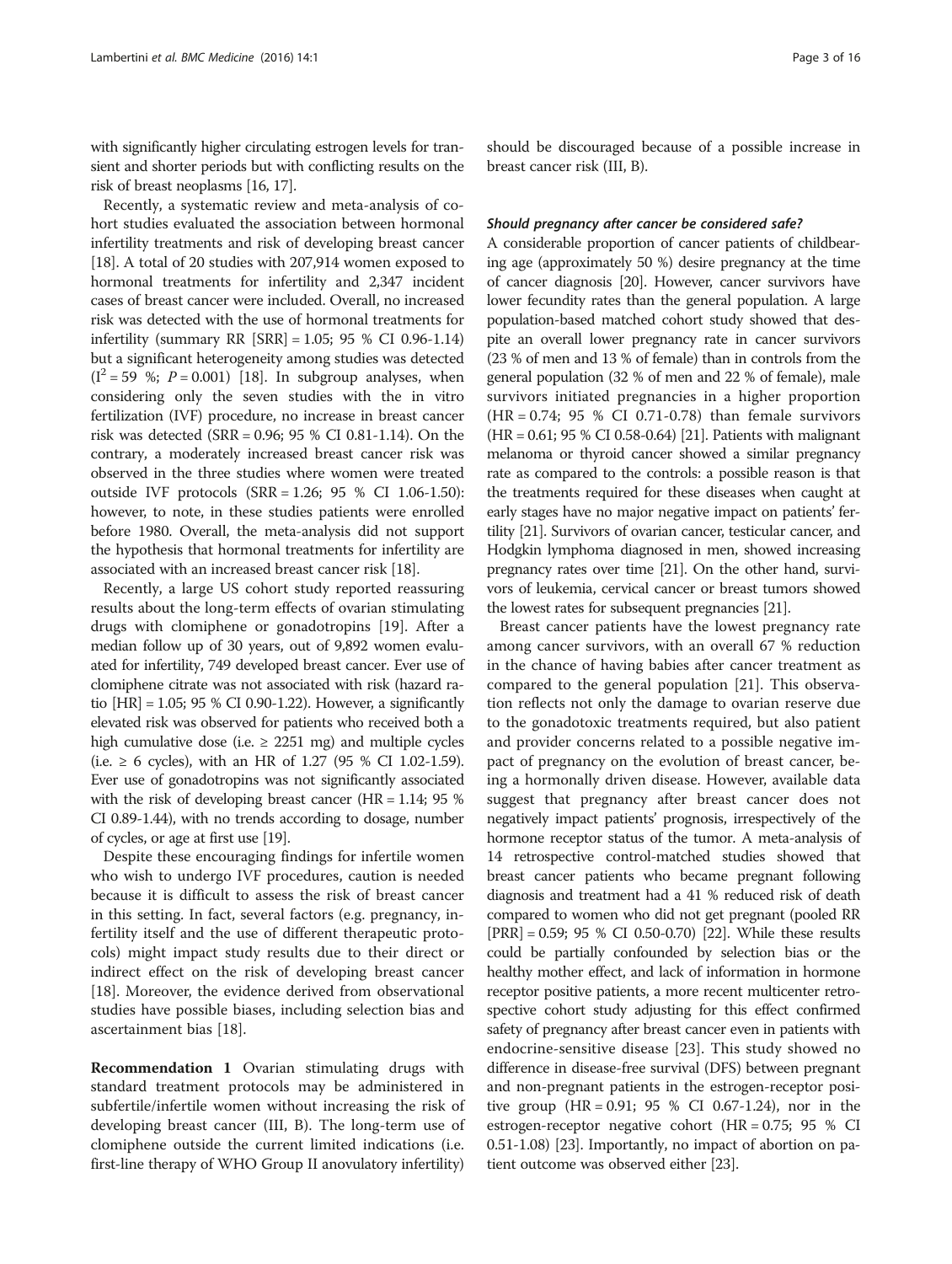In addition, the possible occurrence of congenital abnormalities and the potential obstetric and birth complications are two main concerns for young cancer survivors who want to reproduce after anticancer treatment. In general, reseach has revealed that the neonatal outcomes in both male and female survivors are not different from those of the general population [[24](#page-12-0)–[29](#page-12-0)]. However, high induced abortion rates have been observed in patients who became pregnant after breast cancer diagnosis reaching as high as 30 % [\[23](#page-12-0), [30](#page-12-0), [31](#page-12-0)]. Moreover, in breast cancer survivors, a higher incidence of birth complications (i.e. caesarean section, preterm birth, babies with low birth weight) was observed in patients as compared to controls [\[25](#page-12-0)]. Women undergoing pelvic irradiation might experience uterine damage with a possible increased risk of miscarriage, preterm birth, and low birth weight [\[32\]](#page-12-0). For all these reasons, a close monitoring of pregnancy in such patients is recommended [[33](#page-12-0)].

To date, pregnancy after cancer should be considered safe and not be discouraged in general [[11](#page-12-0)]. However, it is not clear yet the ideal interval to wait between the end of anticancer treatments and conception. Two main interval issues should be considered: to wait until the patient is at lower risk of relapse, and to wait until the anticancer therapy is out of a patient's system (i.e. up to 3–6 months following the last administered dose) [\[11](#page-12-0)]. According to expert opinion, the timing should be "personalized" taking into account age and ovarian reserve of the patient, previous treatments and time of their completion, and individual risk of relapse [\[11](#page-12-0)]. In breast cancer patients with hormone receptor-positive disease, the need for adjuvant endocrine therapy is another important issue to be considered: its use for up to 5–10 years can lead to a natural decline in ovarian reserve due to age, thus hindering the chances of future pregnancies. An international prospective study with the aim to evaluate the feasibility and safety of a temporary interruption of endocrine therapy to allow pregnancy is ongoing (the POSITIVE study) [\[34\]](#page-12-0).

Recommendation 2 Pregnancy in cancer survivors, after adequate treatment and follow up, should not be discouraged, including among patients with endocrinesensitive breast cancer (III, A).

# Should all patients be referred to a fertility unit before initiating anticancer treatments?

Anticancer treatments (surgery, radiotherapy, cytotoxic chemotherapy and endocrine therapy) may affect male and female fertility transiently or permanently [[9](#page-12-0)]. Surgery can have a direct impact on patients' fertility causing anatomic or vascular problems (e.g. retrograde ejaculation or impaired ejaculation, changes to the

uterus, cervix or vagina) [[9](#page-12-0)]. Chemotherapy and radiotherapy have a direct gonadotoxic effect by destroying ovarian follicles that constitute woman's ovarian reserve [\[35](#page-12-0)–[37\]](#page-12-0) and by compromising sperm number, motility, morphology, and DNA integrity in male patients [\[9](#page-12-0)]. Finally, endocrine treatments used in breast cancer patients have both a direct and indirect effect on fertility and ovarian function: the direct effect, occurring during treatment only, is due to an impairment in ovulatory and endometrial functions, while the indirect effect is associated with the delay to conception that allows ovarian aging.

As recommended by major international guidelines on fertility preservation in cancer patients, clinicians should discuss with their patients the potential impact of anticancer treatment on fertility as early as possible and help with fertility preservation decisions among at-risk survivors interested in having children after cancer [[10](#page-12-0), [11, 38](#page-12-0)].

However, the rate of treatment-related infertility is variable and depends on several factors: type of cancer, age of the patient, history of previous treatment for infertility and comorbidities, type and dose of the chemotherapy regimen used, method of administration (oral versus intravenous), size and location of the radiation field and its dose, need of adjuvant endocrine therapy (Table [2](#page-4-0)) [[9](#page-12-0), [39\]](#page-12-0). Specifically, type of treatment and patients' age are the most important factors to be taken into account when counseling the patients [[40](#page-12-0)].

Onco-fertility counseling should be individualized, discussing both the absolute benefits of the proposed anticancer treatment (e.g. adjuvant chemotherapy or long duration of endocrine therapy in young breast cancer patients at low risk of recurrence) and the risk of infertility for each individual (based on patient-related factors [age, comorbidities, ovarian reserve in women [\[41\]](#page-12-0)] and the sterilizing potential of the treatment proposed). In some situations the risk of treatment-related infertility can be difficult to estimate due to limited available data; however, providers should not overestimate the risk of treatmentrelated infertility for cancer patients and some of them (e.g. very young patients undergoing treatment at low risk of infertility) can be reassured that they will not likely require the help of a fertility clinic after cancer treatment [[42](#page-12-0)]. On the other hand, the perception of a high risk for infertility is individual and the patients' own wishes should also be taken into account. Further, to note that even with regimens associated with low risk of gonadotoxicity (e.g. doxorubicin,bleomycin,vinblastine,dacarbazine [ABVD] in Hodgkin lymphoma patients), nonetheless ovarian reserve is reduced and fertility may be impaired, particularly when pregnancy is delayed [\[43](#page-12-0), [44](#page-12-0)]. Moreover, some patients may relapse and subsequently become candidates for different types of chemotherapy and at higher doses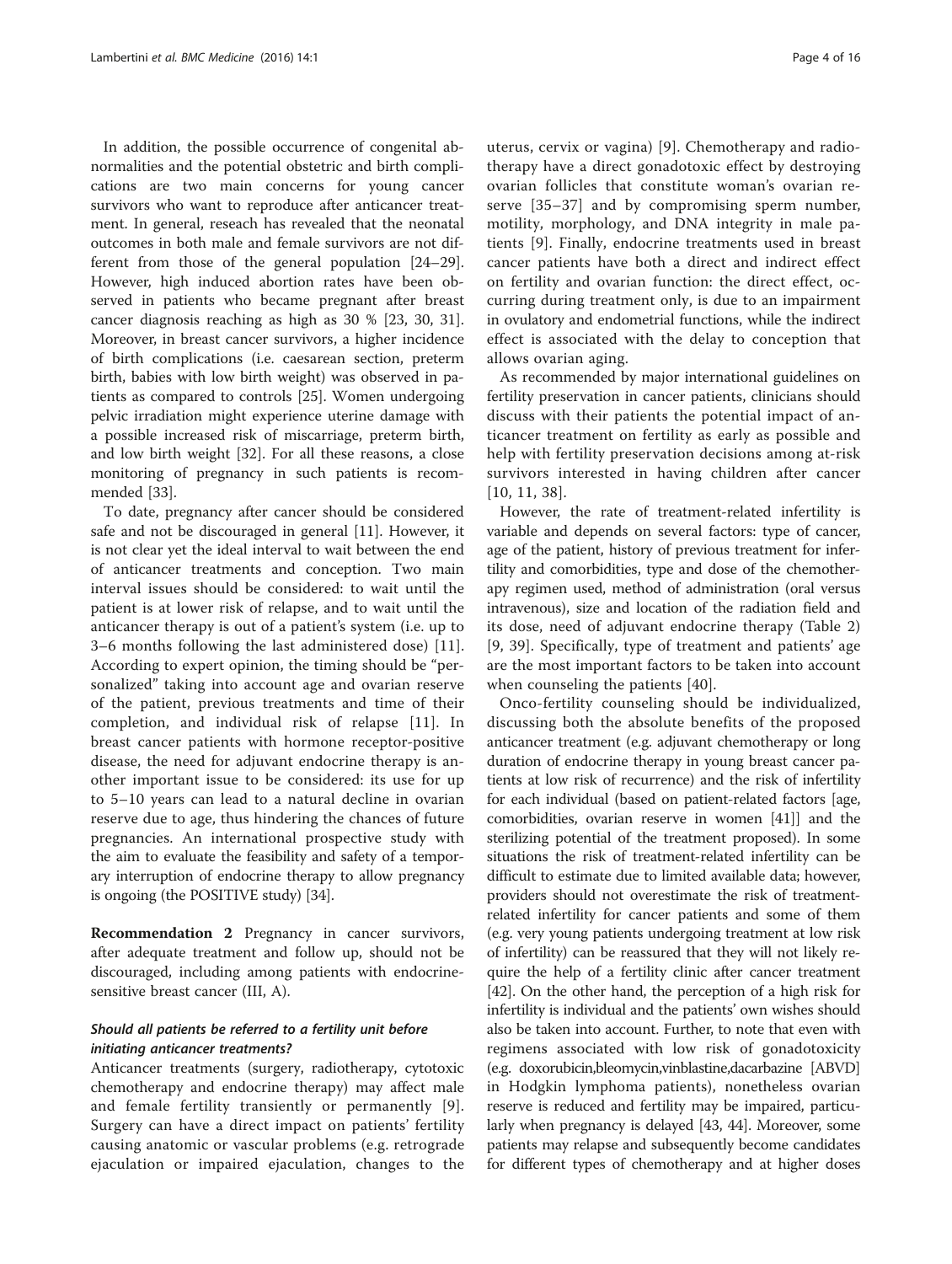| Degree of risk                                                                                                                                                            | Type of anticancer treatment                                                                                                                                                                                                                            |                                                                                                                                                                                                                                 |  |  |
|---------------------------------------------------------------------------------------------------------------------------------------------------------------------------|---------------------------------------------------------------------------------------------------------------------------------------------------------------------------------------------------------------------------------------------------------|---------------------------------------------------------------------------------------------------------------------------------------------------------------------------------------------------------------------------------|--|--|
|                                                                                                                                                                           | Women                                                                                                                                                                                                                                                   | Men                                                                                                                                                                                                                             |  |  |
| High risk<br>(>80 % risk of permanent amenorrhea in women;<br>prolonged azoospermia in men)                                                                               | -HSC transplantation with cyclophosphamide/<br>TBI or cyclophosphamide/busulfan<br>-External beam radiation to a field that includes<br>the ovaries<br>-CMF, CEF, CAF, TAC x 6 cycles in women<br>$\geq$ 40 years                                       | -Radiation $> 2.5$ Gy to testis<br>-Chlorambucil (1.4 g/m2)<br>-Cyclophosphamide (19 g/m2)<br>-Procarbazine (4 g/m2)<br>-Melphalan (140 mg/m2)<br>-Cisplatin (500 mg/m2)<br>-BCNU (1 g/m2) and CCNU (500 mg/m2)                 |  |  |
| Intermediate risk<br>(40 % - 60 % risk of permanent amenorrhea in women;<br>likelihood of azoospermia in men especially when given<br>with other sterilizing agents)      | -BEACOPP<br>-CMF, CEF, CAF, TAC x 6 cycles in women<br>age 30-39<br>-AC $\times$ 4 cycles in women $\geq$ 40 years<br>-AC or EC $\times$ 4 $\rightarrow$ Taxanes                                                                                        | -Busulfan (600 mg/kg)<br>-Ifosfamide (42 g/m2)<br>-BCNU (300 mg/m2)<br>-Nitrogen mustard<br>-Actinomycin D                                                                                                                      |  |  |
| Low risk<br>(<20 % risk of permanent amenorrhea in women; only<br>temporary reductions in sperm counts in men especially<br>when not given with other sterilizing agents) | -ABVD in women $\geq$ 32 years<br>-CHOP x 4-6 cycles<br>$-CVP$<br>-AML therapy (anthracycline/cytarabine)<br>-ALL therapy (multi-agent)<br>-CMF, CEF, CAF, TAC x 6 cycles in women<br>$\leq$ 30 years<br>-AC $\times$ 4 cycles in women $\leq$ 40 years | -Carboplatin (2 g/m2)<br>-Doxorubicin (770 mg/m2)<br>-Thiotepa (400 mg/m2)<br>-Cytosine arabinoside (1 g/m2)<br>-Vinblastine (50 g/m2)<br>-Vincristine (8 g/m2)                                                                 |  |  |
| Very low or no risk<br>(risk of permanent amenorrhea in women; temporary<br>reductions in sperm count in men but additive effects<br>are possible)                        | -ABVD in women < 32 years<br>-Methotrexate<br>-Fluorouracil<br>-Vincristine<br>-Tamoxifen                                                                                                                                                               | -Amsacrine<br>-Bleomycin<br>-Dacarbazine<br>-Daunorubicin<br>-Epirubicin<br>-Etoposide<br>-Fludarabine<br>-Fluorouracil<br>-6-mercaptopurine<br>-Methotrexate<br>-Mitoxantrone,<br>-Thioguanine<br>-Prednisone<br>-Interferon-a |  |  |
| Unknown risk<br>(risk of permanent amenorrhea in women; effect on<br>sperm production in men)                                                                             | -Monoclonal antibodies (trastuzumab,<br>bevacizumab, cetuximab)<br>-Tyrosine kinase inhibitors<br>(erlotinib, imatinib)                                                                                                                                 | -Oxaliplatin<br>-Irinotecan<br>-Monoclonal antibodies (trastuzumab,<br>bevacizumab, cetuximab)<br>-Tyrosine kinase inhibitors<br>(erlotinib, imatinib)<br>-Taxanes                                                              |  |  |

<span id="page-4-0"></span>Table 2 Risk of treatment-related infertility with the main anticancer therapies (modified from the original [\[9\]](#page-12-0))

HSC hematopoietic stem cell, TBI total body irradiation, CMF cyclophosphamide, methotrexate, fluorouracil, CEF cyclophosphamide, epirubicin, fluorouracil, CAF cyclophosphamide, doxorubicin, fluorouracil, TAC docetaxel, doxorubicin, cyclophosphamide, BEACOPP doxorubicin, belomycin, vincristine, etoposide, cyclophosphamide, procarbazine, BCNU carmustine, CCNU lomustine, AC doxorubicin, cyclophosphamide, EC epirubicin, cyclophosphamide, ABVD doxorubicin, bleomycin, vinblastin, dacarbazine, CHOP cyclophosphamide, doxorubicin, vincristine, prednisone, CVP cyclophosphamide, vincristine, prednisone, AML acute myeloid leukemia, ALL acute lymphocitic leukemia

with a consequent negative impact on their gonadal function.

Recommendation 3 All patients with potential interest in keeping their fertility should be referred to fertility unit for adequate determination of risk of infertility, chances of future conception and how to proactively preserve it (V, A). However, some cancer patients will not require the help of a fertility clinic after cancer treatment (V, B). Since several patient- and treatment-related factors are associated with the risk of developing infertility, the oncofertility counseling should be tailored to the individual patient (V, A).

# Are gamete and embryo cryopreservation strategies accepted by young cancer patients, when available and accessible?

Despite a growing amount of evidence suggesting that fertility issues are of great importance for young cancer patients, how many are counseled and offered these procedures is not well documented. In men, sperm cryopreservation is an effective strategy for fertility preservation: it does not require major delays in treatment initiation and can be easily performed in many centers [[45\]](#page-13-0). In women, access to standard strategies (oocytes/embryos cryopreservation) may be more difficult because of urgent need for treatment, and lack of a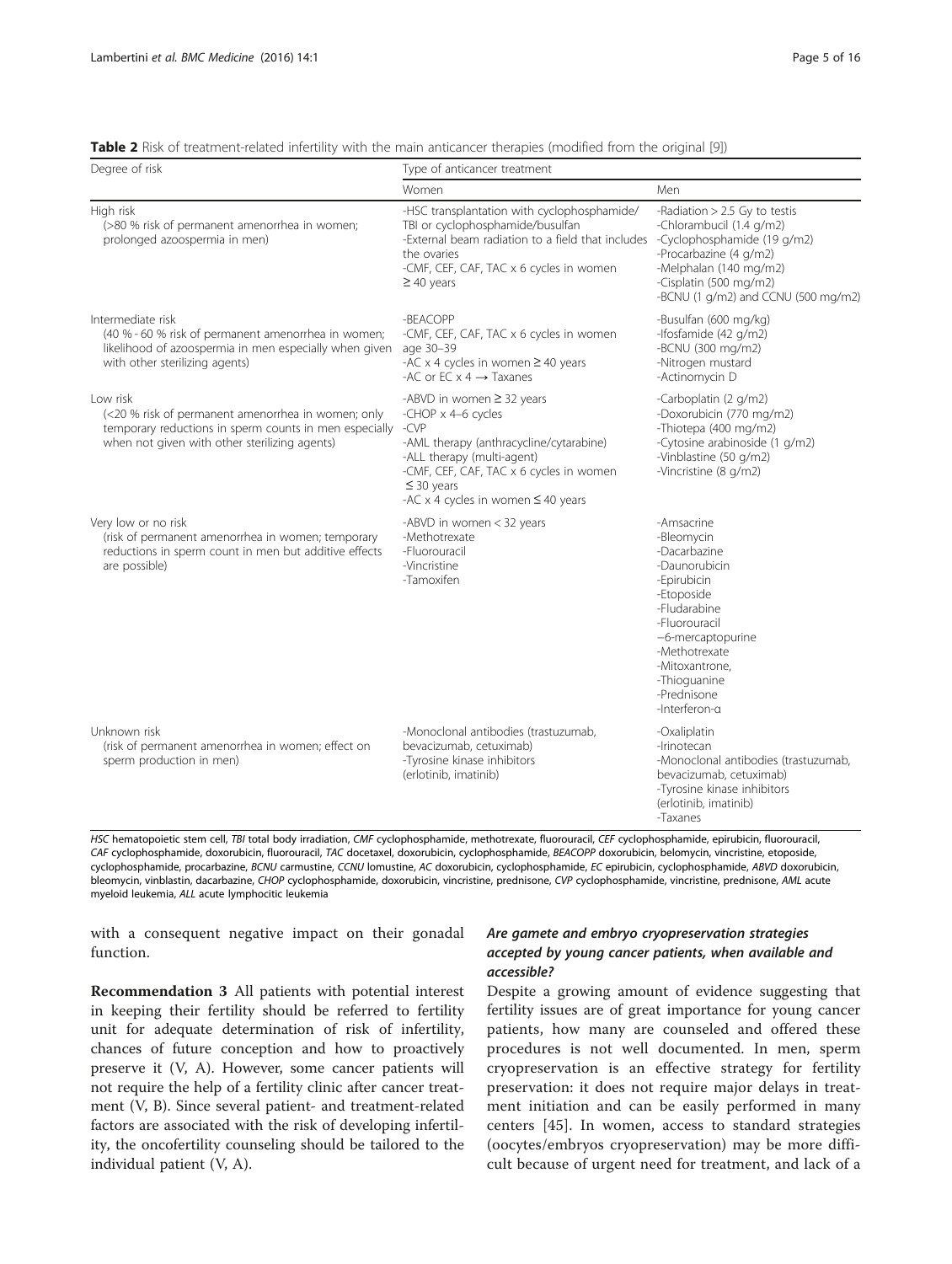well-organized interaction between oncology and fertility units.

The percentage of women who choose to undergo the available fertility preservation options after fertility counseling varies from 2 % to over 50 % [\[46](#page-13-0), [47](#page-13-0)]. In a recent large study conducted in breast cancer patients, only 10 % of women took active steps to reduce their chance of infertility (7 % underwent embryo cryopreservation, 1 % oocyte cryopreservation and 3 % accepted the administration of luteinizing hormone-releasing hormone analogs [LHRHa]); however, an increasing trend over time in the proportion of patients who pursued fertility preservation strategies was observed (from 5 % in 2006 to 15 % in 2012) [\[7](#page-12-0)].

In a recent prospective study conducted in 7 large Italian Institutions, the rate of application of cryopreservation techniques was evaluated in male and female cancer patients who underwent onco-fertility counseling over a period of 2 years (unpublished observations). Out of 510 men, 507 (99.4 %) cryopreserved at least one semen sample, and 88 (17.4 %) patients underwent two or more sperm collections. Out of 491 women, 132 (26.8 %) were considered not eligible for cryopreservation strategies (i.e. due to need to start chemotherapy immediately, inadequate ovarian reserve, high risk of complication or use of treatments with a low risk of gonadotoxicity). Among eligible patients, 66.6 % underwent cryopreservation techniques to preserve fertility (Table 3). The lack of discussion of fertility issues between patients and physicians [\[47](#page-13-0)–[49](#page-13-0)], and inadequate access to the strategies, are possible explanations of these findings [\[50](#page-13-0), [51](#page-13-0)].

Greater effort is needed to improve both the communication between patients and physicians about fertility risks and preservation options, and the collaboration among oncologists and fertility specialists to give patients the opportunity to undergo well-timed and complete reproductive counseling. Further research is needed to better understand the preferences of patients among the available strategies for fertility preservation: this information would have great importance from a public health perspective and for resource allocation standpoint. Moreover, a better understanding of the factors that influence patients' choice would help physicians to improve the quality of their fertility counseling.

Recommendation 4 In men, sperm cryopreservation is an easily accessible and widely available option in more than 95 % of patients and should be encouraged for those who want to preserve fertility (III, A). On the contrary, from 2 % to 65 % of women undergo one of the available cryopreservation options: oncologists should discuss with them the fertility issues and secure proper counseling in appropriate centers prior to cancer treatment (IV, A).

# Which are the results and the safety of assisted reproduction technologies (ART) in male patients previously treated with chemotherapy?

Anticancer treatments (i.e. chemotherapy and radiotherapy) can damage the germinal epithelium in men resulting in oligozoospermia or azoospermia: in fact, a large proportion of patients treated for cancer have lower sperm concentrations than matched controls [\[9\]](#page-12-0). Currently, no strategies for medical protection of the germinal epithelium are available. Further, prepubertal age cannot be considered a protective factor from gonadotoxic insults. Data suggest that cancer itself can influence spermatogenesis [[52\]](#page-13-0). However, no correlation between semen alterations and cancer stage or associated symptoms has been detected [\[53, 54\]](#page-13-0).

Sperm cryopreservation before gonadotoxic therapies is the standard strategy for fertility preservation in adult men [[10](#page-12-0), [11](#page-12-0)]. A large proportion of treated patients maintains or regains a level of spermatogenesis adequate to obtain spontaneous conception [[55](#page-13-0)]. However, male cancer survivors who don't recover spermatogenesis nor had their semen cryopreserved before cytotoxic therapy may need ART, and specifically intracytoplasmatic sperm injection (ICSI), in order to reproduce. Therefore, when considering the safety of conception after radiotherapy and/or chemotherapy, there are three different scenarios: a) spontaneous conception in patients with continued post radiotherapy/chemotherapy spermatogenesis; b) ART conception with normal or abnormal cryopreserved sperm; c) ART conception with post radiotherapy/chemotherapy residual spermatogenesis (ICSI particularly).

The limited available data on fatherhood after cancer are related to offspring from spontaneous conceptions or from IVF/ICSI with spermatozoa cryopreserved before the initiation of anticancer treatments. Until recently, none of the research reported an increased rate of congenital

Table 3 The choices regarding fertility preservation of female cancer patients enrolled in the Italian study

| Type of cancer $n$ (%)         | Eligible for cryopreservation<br>strategies<br>n (%) | Declined cryopreservation<br>strategies<br>n(%) | Accepted oocyte<br>cryopreservation<br>n (%) | Accepted ovarian tissue<br>cryopreservation<br>n(%) |
|--------------------------------|------------------------------------------------------|-------------------------------------------------|----------------------------------------------|-----------------------------------------------------|
| Breast 281 (57.2)              | 186 (66.2)                                           | 76 (40.9)                                       | 103 (55.4)                                   | 7(3.8)                                              |
| Hematologic disease 123 (25.1) | 98 (79.7)                                            | 27(27.6)                                        | 50(51.0)                                     | 21(21.4)                                            |
| Others 87 (17.7)               | 75 (86.2)                                            | 17 (22.7)                                       | 38 (50.7)                                    | 20(26.7)                                            |
| Total 491 (100)                | 359 (73.1)                                           | 120 (33.4)                                      | 191 (53.2)                                   | 48 (13.4)                                           |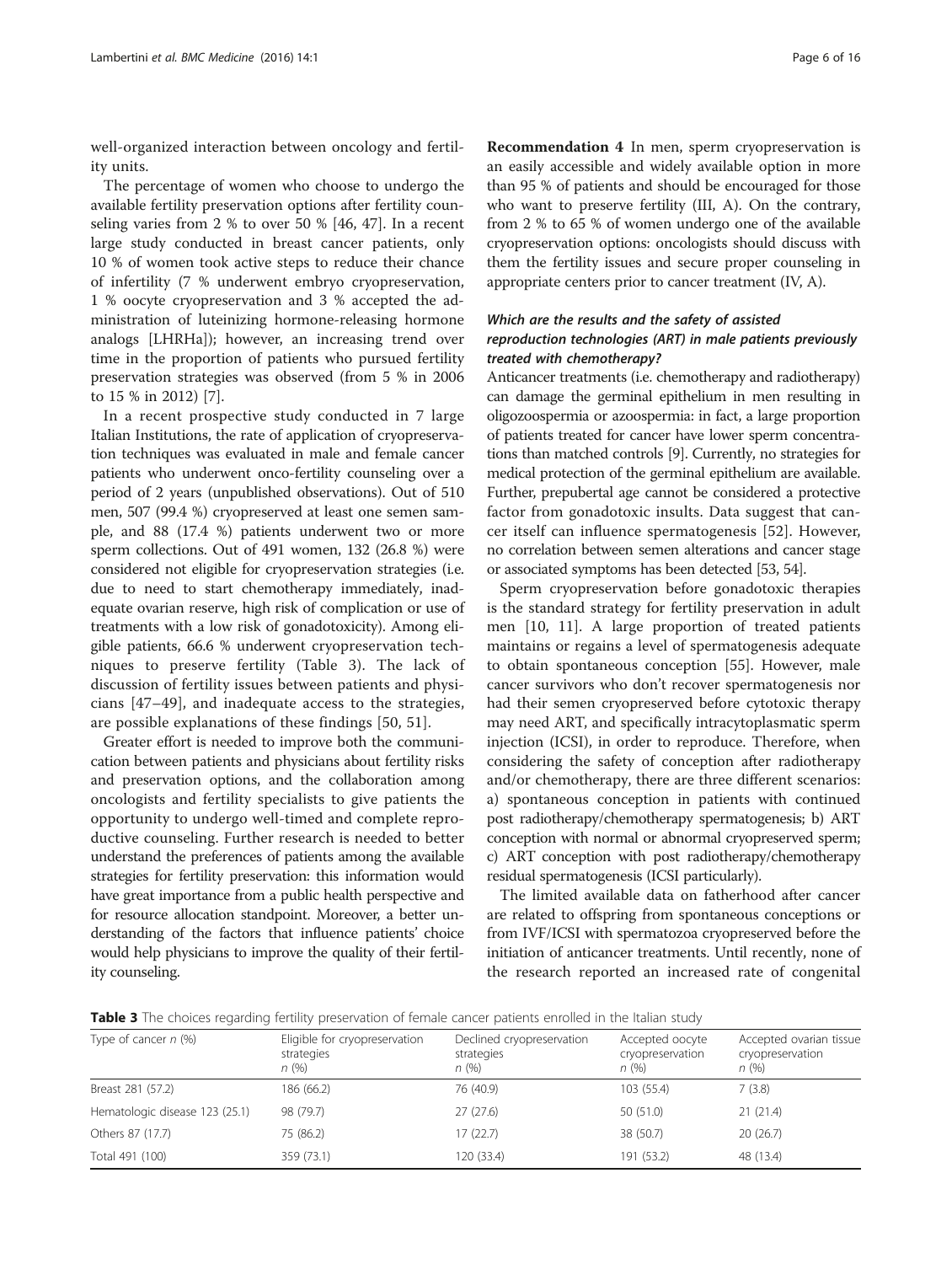abnormalities or malignancies in children born from treated patients with subsequent spontaneous conceptions [[52](#page-13-0)]. In a large retrospective cohort analysis of validated cases of congenital anomalies among 4,699 children of 1,128 male and 1,627 female cancer survivors an anomaly prevalence of 2.7 % has been found in the offspring of cancer survivors, similar to the prevalence in the general population of the US [\[56\]](#page-13-0). Conceptions from ART treatments were excluded from the study as the use of donor could not be determined [[56](#page-13-0)]. For children whose fathers were exposed to radiation or alkylating agents versus neither, the prevalence of anomalies was 1.9 % versus 1.7 %  $(p = 0.79)$ . Testicular radiation dose (mean 0.48 Gray) was not related to the risk of congenital anomalies (odds ratio  $[OR] = 1.01$ ; 95 % 0.36-2.83 for 0.50+ Gray). Treatment with alkylating agents was not significantly associated with anomalies in the children of male survivors [[56](#page-13-0)].

Conflicting results were demonstrated in a cohort study from Danish and Swedish registries, regarding 8,670 babies with a paternal history of cancer: a total of 8,162 children were conceived naturally and 508 were conceived using ART (i.e. IVF or ICSI) [[57](#page-13-0)]. Overall, the offspring of male cancer survivors were more likely to have major congenital abnormalities than those of fathers without cancer (RR = 1.17; 95 % CI 1.05-1.31), with some differences between the different types of cancer. Although not significant, a link between paternal history of cancer and risk of major congenital abnormalities was suggested in children born within 2 years of their father's cancer diagnosis (RR = 1.27; 95 % CI 0.89-1.80) [\[57\]](#page-13-0). The association between paternal history of cancer and risk of congenital abnormalities was not modified by the mode of conception, natural conception (RR = 1.17; 95 % CI 1.04-1.31) or ART (RR = 1.22; 95 % CI 0.80-1.87). Out of the 205 children conceived through ART with available information, 137 (55 %) were conceived using fresh post-treatment semen and 68 (27 %) using sperm cryopreserved before treatment initiation. The same prevalence of major congenital abnormalities were observed in children conceived using fresh post-treatment semen (4.4 %) or those born using cryopreserved pre-treatment spermatozoa (4.4 %) [[57](#page-13-0)]. Although limited by small numbers, this finding suggests the possibility that the increase in abnormalities could be due to some factors unrelated to anticancer therapies.

The efficacy of ART in patients treated for cancer seems to be good. In a comparative study of male cancer survivors treated with ICSI using cryopreserved sperm, which were compared to non-cancer infertile males that had previously frozen sperm, the live birth rate using ART was similar in the two groups [\[58](#page-13-0)].

To our knowledge, only two studies have been published describing the offspring of patients undergoing ART conceptions with the use of fresh ejaculated or testicular semen after treatment [[59](#page-13-0), [60\]](#page-13-0). Ping and colleagues described the fertility outcome in 117 testicular cancer survivors [\[59](#page-13-0)]. Out of 21 patients who banked their semen before starting chemotherapy, 19 achieved conception by ART (11 patients used fresh semen and 8 used cryopreserved semen) [\[59\]](#page-13-0). A total of 37 healthy babies were conceived with no congenital malformations or childhood malignancies [\[59](#page-13-0)]. Recently, a large US experience reported the successful treatment of post-chemotherapy azoospermia with the use of microsurgical testicular sperm extraction: a total of 73 post-chemotherapy azoospermic patients who underwent ART were included [[60\]](#page-13-0). Sperm was retrieved in 37 % of patients; fertilization rate by ICSI (per injected oocyte) was 57.1 %, with a reported clinical pregnancy rate of 50 % and an overall live birth rate of 42 %. A total of 15 deliveries were described, with 5 twin births. The 20 children were healthy with no apparent abnormalities; no details on obstetric outcome were reported [\[60](#page-13-0)].

In a recent large population-based study on the outcomes of progeny born after ART in the general population, there was no increase in the overall risk of cancer among British children born after assisted conception during the 17-year study period [[61\]](#page-13-0). Increased risks of hepatoblastoma and rhabdomyosarcoma were detected, but the absolute risks were small [\[61](#page-13-0)].

Recommendation 5 Paucity of data is available on fatherhood after cancer. Although most of the published data are reassuring, some recent conflicting results suggest a potential increased risk of birth defects particularly among the children born closer to a paternal cancer diagnosis, and caution should be taken in counseling these patients (V, B for discussion with patients); data on children conceived after ART are too scarce to draw any conclusion although in the general population, available evidence for the outcomes of progeny after ART suggests safety of the techniques themselves (V, B for discussion with patients).

### Is it safe to perform a controlled ovarian stimulation (COS) in female cancer patients?

Different protocols with different preparations and dosages, are available in standard ART for oocyte or embryo cryopreservation [\[62](#page-13-0)]. Two safety issues should be considered for COS in cancer patients: a possible delay in cancer treatment initiation (the 2-week duration of standard protocols), and a possible negative impact of ovarian stimulation on the prognosis of patients with hormoneresponsive tumors in particular.

For many diseases, delays of 2 weeks prior to antineoplastic therapy are not possible (e.g. acute leukemia). However, even in the setting of adjuvant therapy, concerns arise regarding timing of therapy. In early stage breast cancer, evidence suggests that the earlier adjuvant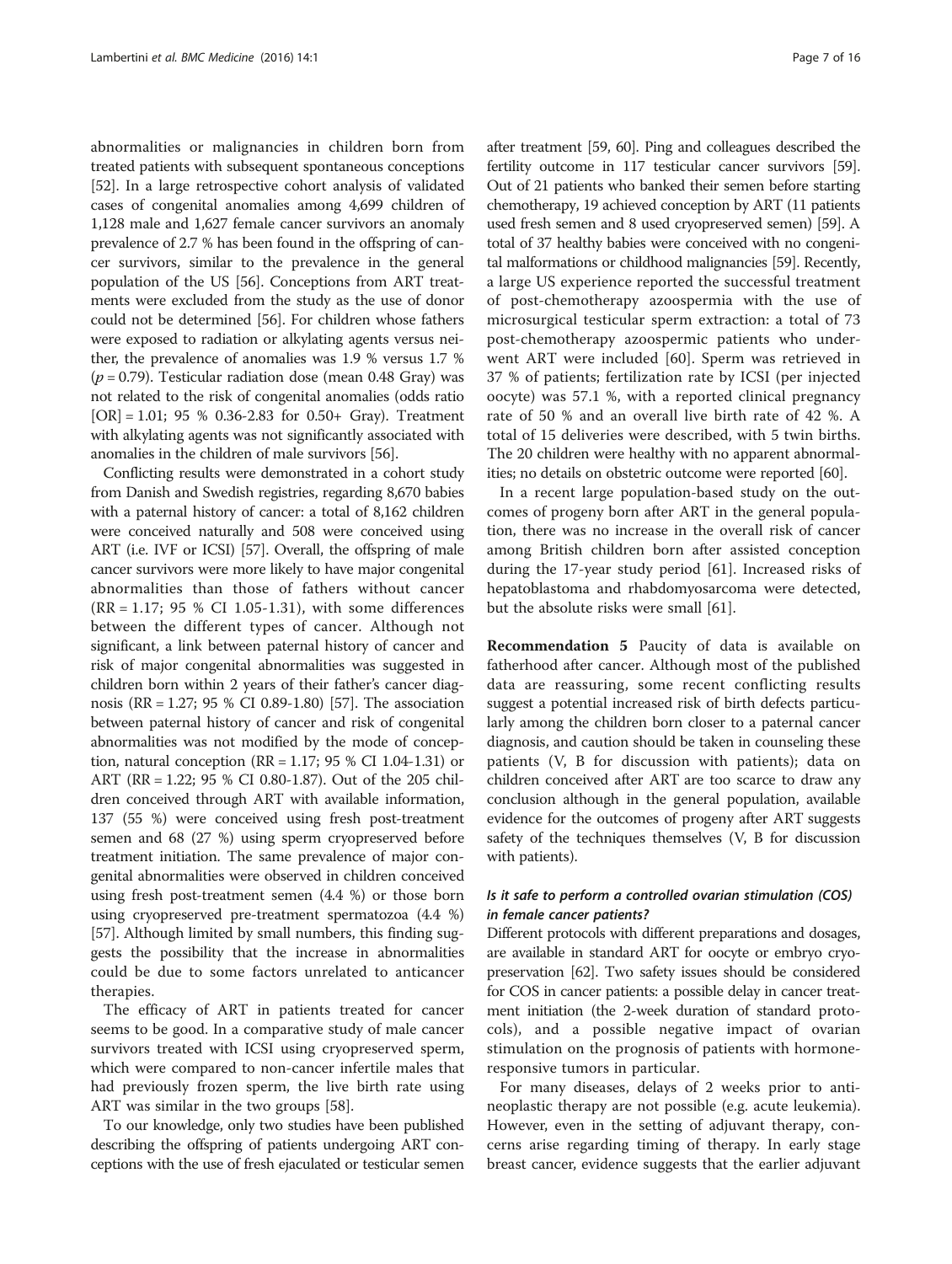chemotherapy is administered, in general, the better patients' outcome is obtained [\[63\]](#page-13-0). Thus, efforts have been made to limit delays to preserve fertility in such settings. In recent years, random stimulation protocols inducing luteolysis have been adopted to allow to start COS practically anytime during the menstrual cycle without having to wait until the follicular phase [\[64\]](#page-13-0), but even these protocols require at least 2 weeks of treatment, during which time cancer therapy must be delayed. Preliminary experiences with these "random-start protocols" showed promising results in terms of oocyte recovery and maturity rate (Table 4) [[65](#page-13-0)–[73\]](#page-13-0).

The risk of ovarian hyperstimulation syndrome (OHSS), a severe complication of COS, should be taken into account, particularly in young patients with high ovarian reserve. In these cases, triggering ovulation with LHRHa instead of human chorionic gonadotropin (HCG) has been proven to significantly reduce the occurrence of OHSS, a complication that may also further delay the start of anticancer treatments [\[74\]](#page-13-0).

The short-term exposure to high estrogen levels due to the COS is an important safety concern in patients with breast cancer. For this reason alternative protocols for ovarian stimulation with the use of tamoxifen [[75](#page-13-0)] or letrozole [\[76\]](#page-13-0) have been developed. In these relatively small studies, no negative consequence on the quality of the oocytes and embryos collected has been observed [[75, 77](#page-13-0)] and pregnancy rates have been similar to those expected in a noncancer population undergoing IVF [[78\]](#page-13-0). The largest prospective analysis with the use of cryopreservation strategies in breast cancer patients reported the safety of a COS with the use of letrozole in 79 women who were compared with 136 patients not undergoing any fertility-preserving procedures serving as controls [[79\]](#page-13-0). After a median follow up of 23.4 months post-chemotherapy, no difference in relapse-free survival was observed among the two groups  $(HR = 0.56; 95 \times CI)$ 0.17-1.9;  $P = 0.36$  [[79](#page-13-0)]. Recently, updated results of the study, including a larger sample size (338 patients, 120 women undergoing COS and 218 controls) with a longer median follow up (4.9 years), confirmed the safety of the procedure [\[80](#page-13-0)]. Safety and feasibility of performing two consecutive COS with the use of letrozole to increase the oocyte/embryo yield for fertility preservation has also been reported [\[81\]](#page-13-0). However, further research in this filed is needed on larger series to confirm these results.

To avoid the need for COS, cryopreservation of immature oocyte or of oocytes matured in vitro are under clinical development [\[82, 83](#page-13-0)]. With these techniques, oocytes are collected without hormonal stimulation or with a short stimulation lasting 3–5 days; the immature oocytes collected can be then cryopreserved after maturation in vitro or cryopreserved at the immature stage and then matured in vitro after thaw before insemination. So far, only one child was born in a cancer patient in whom the immature oocytes were collected prior to gonadotoxic treatment [[84](#page-13-0)]. These strategies should be considered still experimental.

To date, only one study has reported the safety of performing ART following anticancer treatments for breast cancer treatment [\[85](#page-13-0)]. The authors evaluated the survival outcomes of a cohort of 198 patients who became pregnant after breast cancer diagnosis and treatment of whom 25 women underwent ART resulting in 36 pregnancies [\[85\]](#page-13-0). A total of 37 ART cycles were performed: 13 oocyte donation, 13 ovarian stimulation for IVF, and 11 ovulation induction. Patients who underwent ART tended to have more favorable characteristics (e.g. higher percentage of estrogen receptor positive disease, low grade tumor and node negative status) [[85](#page-13-0)]. At a median follow up of 50 months, no difference in DFS and overall survival has been observed between patients with spontaneous pregnancies and those who underwent ART procedures [\[85](#page-13-0)]. However, more data are needed to confirm the safety of performing a COS in patients with prior diagnosis and treatment of breast cancer.

Table 4 Published experiences with "random-start protocols"

| Author                  | No. patients | No. of retrieved oocytes | No. of cryopreserved oocytes/embryos | Maturation rate (%) | Fertilization rate (%) |
|-------------------------|--------------|--------------------------|--------------------------------------|---------------------|------------------------|
| Von Wolff et al. [65]   | 12           | $10.0 \pm 5.7$           | <b>NR</b>                            | 80.4                | 75.6                   |
| Michaan et al. [66]     | 22           | $8.8 \pm 6.0$            | $5.4 \pm 4.5$                        | <b>NR</b>           | <b>NR</b>              |
| Bedoschi et al. [67]    | 2            | $12 \overline{ }$        |                                      | 70.0                | 83.3                   |
| Sonmezer et al. [68]    | 3            | $9 - 17$                 | $7 - 10$                             | $58.8 - 77.7$       | $69.2 - 87.5$          |
| Maman et al. [69]       | 5            | $12.8 \pm 8.4$           | $6.4 \pm 6.6$                        | $48.6 \pm 18.3$     | $69.2 \pm 47.4$        |
| Nayak et al. [70]       | 4            | $6 - 30$                 | $5 - 20$                             | NR.                 | $93.3 - 100$           |
| Cakmak H et al. [71]    | 35           | $9.9(7.7 - 12.7)$        | NR.                                  | $67(59 - 76)$       | 87 (72-100)            |
| Buendgen NK et al. [72] | 10           | 8.8 (SD: 5.1)            | NR.                                  | <b>NR</b>           | 63.6 (SD: 32.9)        |
| Keskin U et al. [73]    | 3            | $4 - 16$                 | $3 - 9$                              | <b>NR</b>           | 75                     |

NR not reported, SD standard deviation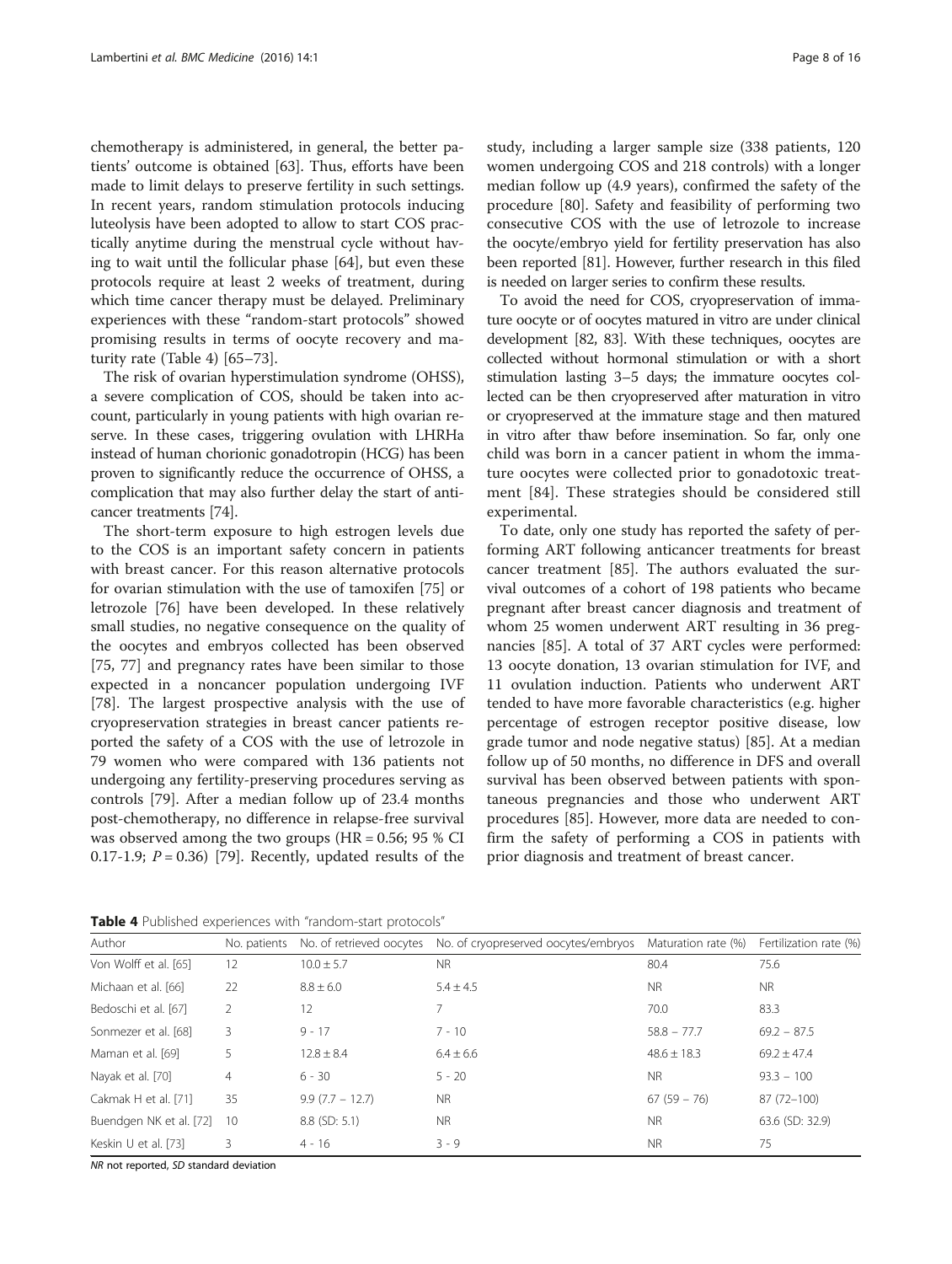Recommendation 6 The current limited data suggest the safety of a COS in cancer patients (III, B). "Randomstart protocols" can be employed to avoid delays in anticancer treatment initiation (III, B). LHRHa ovulation triggering should be adopted in patients at moderate-high risk for OHSS (I, A). Letrozole (or tamoxifen) should be incorporated in the protocol for COS in cancer patients with hormone-responsive tumors (III, B).

# Which method for cryopreservation of embryos or oocytes should be used and what should we expect from the use of this strategy in female cancer patients?

Embryo cryopreservation and oocyte cryopreservation are standard strategies for fertility preservation in female cancer patients [\[10, 11\]](#page-12-0). In countries where embryo freezing is prohibited by law (e.g. Italy), oocyte cryostorage is the only applicable non-experimental technology.

Two different methods for embryo or oocyte cryopreservation are currently available: slow freezing and vitrification [[86](#page-13-0)]. Slow freezing procedure has been the first procedure to be developed: with this method, eggs are gradually frozen with low concentration of cryoprotectant agents, thus minimizing both structural damages and intracellular formation of ice [\[87\]](#page-13-0). Vitrification uses higher concentrations of cryoprotectants and an ultra-quick cooling is performed to avoid toxicity and to reduce the transitional stage; egg survival and fertilization rates with vitrification are expected to be higher, since the structural damage due to the formation of ice crystals is avoided [[88](#page-13-0)]. In a recent Cochrane metaanalysis of two studies, vitrification showed a higher clinical pregnancy rate than slow freezing (RR = 3.86, 95 % CI 1.63- 9.11) and better results in terms of oocyte survival rate, fertilization rate and embryo quality [\[89\]](#page-13-0). However, no information on live birth rates was reported. In experienced laboratories, results with vitrification may be similar to those obtained with fresh eggs but success rates are still highly operator-dependent [\[90](#page-14-0)]. Irrespective of which method is used, the success rates are best in women under 36 years, although success has been reported up to age 44 with vitrification [\[91](#page-14-0)].

In Italy, due to the legal restrictions limiting the use of embryo cryopreservation, an increasing trend toward the use of oocyte freezing has been shown since 2004. Using data from the Italian Registry of ART in the period 2007–2011, Levi Setti and colleagues showed an increasing use of vitrification in infertile couples and by 2010 vitrification became the most applied technique [\[92](#page-14-0)]. The success of oocyte cryopreservation with slow freezing and vitrification were then retrospectively compared, confirming a statistically significant higher performance of vitrification than slow freezing, although not as high as with fresh cycles [[92\]](#page-14-0).

Most of the available data on pregnancies obtained with thawing of embryos or oocytes derive from the infertile

non-oncologic population. Pregnancy rate after embryo thawing is strongly dependent on age, ranging from over 40 % in women younger than 35 years to less than 20 % in women over 40 years [\[93\]](#page-14-0). Similar results in experienced hands have been shown after oocyte cryopreservation [[94, 95](#page-14-0)]. The number of oocytes or embryos stored is another factor that strongly impacts on the outcomes.

Cancer patients might have a weaker response to COS [[96\]](#page-14-0): a retrospective observational study reported a lower number of retrieved oocytes in cancer patients as compared to a historical control group of age-matched women who underwent ART [[97](#page-14-0)].

As a matter of fact, many issues should be considered when analyzing ovarian response to COS in cancer patients, such as the particular protocols used (i.e. "random-start protocols" to avoid the delay in treatment initiation, or the use of tamoxifen or letrozole in patients with hormone sensitive diseases to reduce the risk of the exposure to the high estradiol levels during COS) and/or the presence of a possible underlying reduced ovarian reserve (e.g. patients with BRCA 1–2 mutations or due to concurrent illness) [[98](#page-14-0), [99](#page-14-0)].

To increase the oocyte yield for fertility preservation, it has been proposed to perform two consecutive ovarian stimulation cycles [[81\]](#page-13-0). However, this approach is not feasible in many cancer settings due to the delay it would necessitate in starting treatment.

Very limited data are available on pregnancy rates with thawed oocytes or embryos in cancer patients. To date, a total of 8 deliveries have been reported after oocyte warming in the oncologic population [[100\]](#page-14-0). Recently, out of 357 patients who had their oocytes cryopreserved after cancer diagnosis, 11 cancer survivors (8 with breast cancer, 1 with Hodgkin lymphoma, 1 with endometrial adenocarcinoma, and 1 with thyroid cancer) returned for ART [[101](#page-14-0)]. In this cohort, a total of 4 pregnancies were achieved and delivered at term after warming vitrified oocytes with no major or minor malformations; the delivery rate per cycle was calculated to be 36.6 % [\[101\]](#page-14-0). Even more recently, Oktay and colleagues provided the pregnancy and fertility preservation outcomes in a cohort of 131 breast cancer patients who had previously undergone COH with letrozole for embryo cryopreservation [\[78\]](#page-13-0). A total of 33 women underwent 40 attempts to transfer embryos obtaining 18 pregnancies and 25 live births [[78](#page-13-0)]. Pregnancy rates were comparable to those expected in the general noncancer population undergoing IVF [[78](#page-13-0)].

Recommendation 7 Embryo and oocyte cryopreservation are standard options for fertility preservation (III, B). Vitrification showed a better performance than slow freezing (II, B). During oncofertility counseling, patients should be aware that data on the success of these strategies derive from infertile women in general and that a different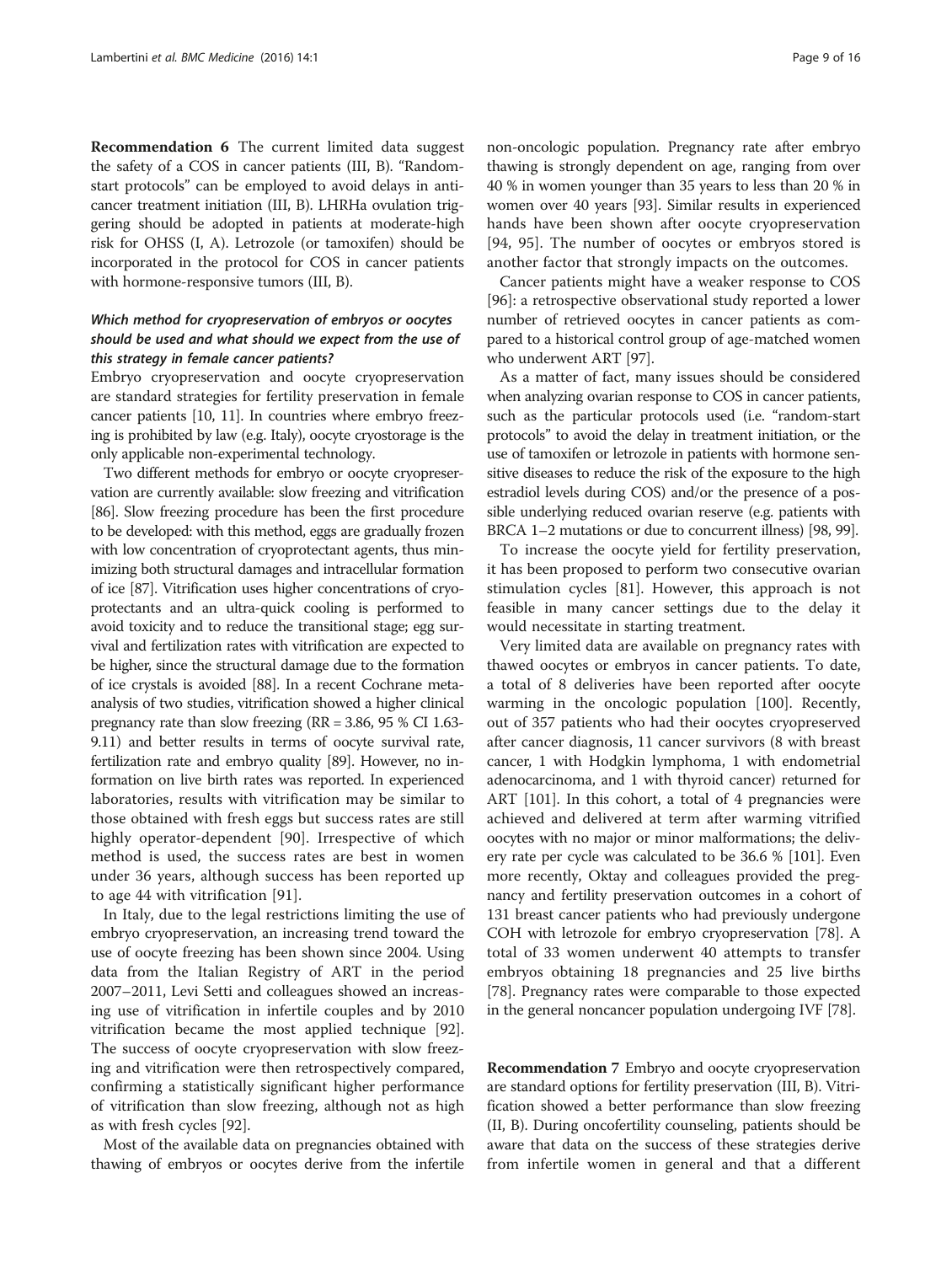ovarian response to stimulation might be expected in cancer patients (IV, B).

#### Is there any best candidate for ovarian tissue cryopreservation?

Ovarian tissue cryopreservation has been proven to be an effective, yet still experimental, technique to preserve fertility in patients undergoing gonadotoxic therapies [[10](#page-12-0), [11](#page-12-0)]. Following re-implantation of ovarian tissue, a successful recovery of ovarian function is expected in almost all cases within 3 to 6 months, with possible sustained longevity of function of the transplanted tissue [[102](#page-14-0), [103](#page-14-0)]. To date, a total of 40 live births have been reported in cancer patients after transplantation of frozen/ thawed ovarian tissue [[104\]](#page-14-0). It is basically impossible to calculate a precise pregnancy rate for transplantation of cryopreserved ovarian tissue until a large cohort of patients have had all their tissue transplanted [[105\]](#page-14-0). Combining 80 cases from 4 fertility centers, the pregnancy rate (i.e. ratio between the number of women who conceived and the number of transplanted women) with the use of this technique was 25 % [\[106](#page-14-0)–[109](#page-14-0)]. Overall, the pregnancy rate with the use of cryopreservation of ovarian tissue seems to be increasing [[105\]](#page-14-0).

Although ovarian tissue cryopreservation is still an experimental strategy, it might be proposed to selected patients. In particular, this method is the only available option to preserve fertility in prepubertal girls who are candidates to gonadotoxic therapies [[40](#page-12-0)].

A major advantage of this technique over oocyte or embryo cryopreservation is that only few days are required for its application: tissue retrieval can be performed by laparoscopy, which can be planned shortly after cancer diagnosis, or during a laparotomy if needed for oncologic therapies. This technique can be performed at any time of the menstrual cycle and does not require hormonal stimulation. For these reasons, cryopreservation of ovarian tissue can be proposed to selected patients who cannot delay the initiation of anticancer treatments [\[110](#page-14-0)].

Another promising indication of ovarian cortex cryopreservation is the situation in which patients have already received chemotherapy. Mature or immature egg collection is not recommended in patients who have received recent chemotherapy, owing to possible decreased or no response to ovarian stimulation, genetically abnormal oocytes, and deleterious effects on reproductive outcome (i.e. high abortion and malformation rates), as suggested by animal studies [[111](#page-14-0), [112](#page-14-0)]. On the contrary, the collection of ovarian tissue may be successfully performed after a few cycles of chemotherapy due to the fact that a substantial number of primordial follicles will still survive and be present in cortical tissue [\[113\]](#page-14-0).

The success of ovarian tissue cryopreservation is strongly dependent upon the patient's ovarian reserve. For this

reason, patients over 40 years or with reduced ovarian reserve are not good candidates [[114\]](#page-14-0). Furthermore, a potential risk of reintroducing malignant cells when the tissue is re-implanted should be considered [\[115](#page-14-0)–[117](#page-14-0)]. Therefore, patients diagnosed with cancer with a high risk of malignant contamination to the ovaries (e.g. aggressive hematologic malignancies) and with no reliable molecular markers for a pre-transplantation examination may be not eligible for ovarian tissue auto-transplantation [[118](#page-14-0)]. Finally, it should be specified that the possibility to reduce ovarian reserve with ovarian cortex biopsy has not been well studied to date.

Recommendation 8 The best candidates for ovarian tissue cryopreservation are prepubertal girls (III, A). The technique may also be proposed to patients scheduled for treatments with a high risk of premature ovarian insufficiency who cannot delay anticancer treatments or who have already received chemotherapy, or with contraindications to COS (III, B). Patients with cancer with a high risk of malignant contamination to the ovaries (e.g. aggressive hematologic malignancies) should not be considered eligible for ovarian tissue auto-transplantation (V, B).

### Should ovarian cortex tissue banking be performed locally or should it be centralized?

Embryo and oocyte cryostorage is commonly applied in several fertility units as part of infertility treatments, whereas ovarian cortex cryopreservation is applied only as a technique for fertility preservation in patients at risk of gonadic exhaustion. Moreover, the effective assessment of a program of ovarian tissue cryopreservation requires time: in fact, many years may pass before a sample is thawed and transplanted. Due to the relatively low number of procedures requested and the difficulty in evaluating survival of primordial follicles, the technique of ovarian cortex cryopreservation should be concentrated to few centers with the appropriate expertise [\[10, 11\]](#page-12-0).

Animal experiments showed that the conservation of ovarian tissue at 4 °C for up to 18 hours causes no morphological damage to preantral follicles; on the contrary, the storage of ovarian tissue at 20 °C for 18 hours significantly reduces the percentage of morphologically normal follicles [[119\]](#page-14-0). Several reports have demonstrated the feasibility of harvesting the ovarian cortex in one site and then transporting it to another site to be frozen. In specific cooling devices, primordial follicles can survive to transportation for up to 4–6 hours prior to cryopreservation [\[120](#page-14-0), [121\]](#page-14-0). Pregnancies after ovarian tissue cryostorage following a transportation for more than 20 hours have also been reported [\[122\]](#page-14-0).

Centers that perform cryopreservation, storage and transplantations of ovarian tissue require a connection with highly specialized laboratories for detecting traces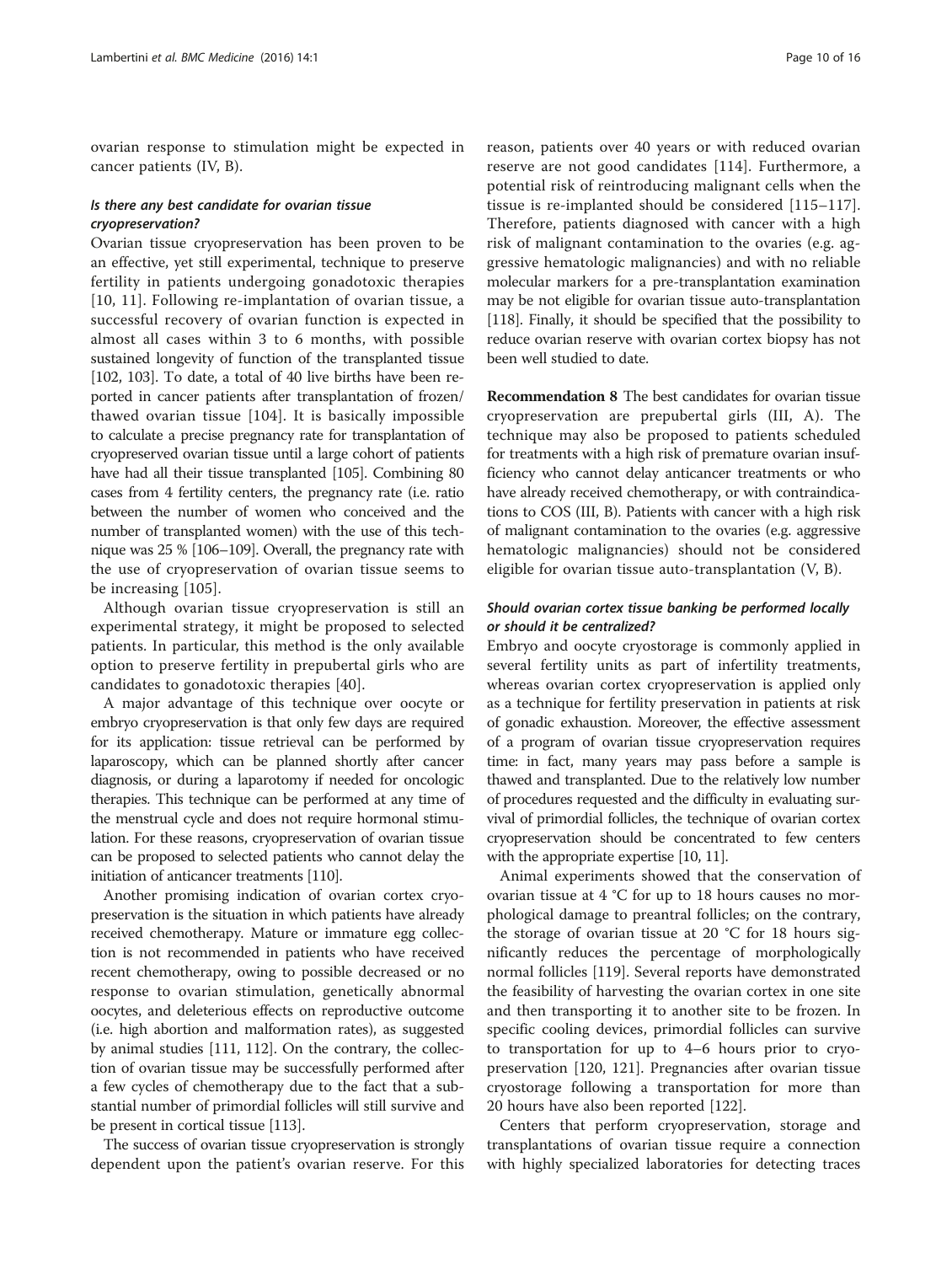<span id="page-10-0"></span>of malignant cells in the sample at both pathologic and molecular levels before the grafting. Optimization of freezing methods and cancer cell detection techniques are other two valid reasons to concentrate the application of an "experimental technique" in a few referral centers. On the other hand it would be preferable to organize the harvesting of the tissue locally to ensure the access to this technique to all the eligible patients. Even though some skills are required to perform an ovarian cortex biopsy suitable for cryopreservation, any gynecological or fertility unit may easily acquire them.

Recommendation 9 In order to optimize the procedure in terms of both patient management and costeffectiveness, the harvesting of the tissue can be performed locally but subsequent sample freezing and storage centralized (III, B). A well-organized network between fertility units is required (III, B).

# Should ovarian suppression with LHRHa be proposed as a reliable strategy to preserve ovarian function and fertility during chemotherapy?

Ovarian suppression with the use of LHRHa during chemotherapy is an attractive option to preserve gonadal function and fertility given the wide availability of such agents and the advantage of causing no delay in the initiation of anticancer therapies [[123](#page-14-0)]. A total of 10 randomized studies in patients with breast cancer [[124](#page-14-0)– [133](#page-14-0)], 2 in women with lymphoma [\[134](#page-15-0), [135](#page-15-0)] and 1 in ovarian cancer patients [[136\]](#page-15-0) have been conducted to evaluate the efficacy of this strategy: overall, these trials reported conflicting results. Heterogeneous target population and differences in the patient populations, chemotherapy regimens used, duration of follow up and study end-points are the major limitations in comparing these studies [[137](#page-15-0)]. A total of 12 meta-analyses have attempted to summarize the data from all these trials [[138](#page-15-0)–[149\]](#page-15-0): the majority of them showed a potential efficacy of the technique in reducing the risk of premature ovarian failure, especially in breast cancer patients.

However, despite this research effort, ovarian suppression with LHRHa during chemotherapy is still considered an experimental strategy to preserve fertility by some international guidelines due to both the uncertainty regarding the efficacy of this strategy and the absence of data on pregnancies and long-term ovarian function [\[10](#page-12-0), [11](#page-12-0)].

Recently, two large randomized trials evaluating the efficacy of ovarian suppression with LHRHa during chemotherapy in breast cancer patients have reported long-term outcome results [[133,](#page-14-0) [150\]](#page-15-0). Of note is that in the POEMS-SWOG S0230 trial only patients with endocrine-insensitive disease were enrolled, while the majority of women in the PROMISE-GIM6 study had hormone receptor-positive breast cancer. Both trials

#### Table 5 The 10 recommendations drafted by the expert panel

#### Recommendations

1) Ovarian stimulating drugs with standard treatment protocols may be administered in subfertile/infertile women without increasing the risk of developing breast cancer (III, B). The long-term use of clomiphene outside the current limited indications (i.e. first-line therapy of WHO Group II anovulatory infertility) should be discouraged because of a possible increase in breast cancer risk (III, B).

2) Pregnancy in cancer survivors, after adequate treatment and follow up, should not be discouraged, including among patients with endocrine-sensitive breast cancer (III, A).

3) All patients with potential interest in keeping their fertility should be referred to fertility unit for adequate determination of risk of infertility, chances of future conception and how to proactively preserve it (V, A). However, some cancer patients will not require the help of a fertility clinic after cancer treatment (V, B). Since several patient- and treatmentrelated factors are associated with the risk of developing infertility, the oncofertility counseling should be tailored to the individual patient (V, A).

4) In men, sperm cryopreservation is an easily accessible and widely available option in more than 95 % of patients and should be encouraged for those who want to preserve fertility (III, A). On the contrary, from 2 % to 65 % of women undergo one of the available cryopreservation options: oncologists should discuss with them the fertility issues and secure proper counseling in appropriate centers prior to cancer treatment (IV, A).

5) Paucity of data is available on fatherhood after cancer. Although most of the published data are reassuring, some recent conflicting results suggest a potential increased risk of birth defects particularly among the children born closer to a paternal cancer diagnosis, and caution should be taken in counseling these patients (V, B for discussion with patients); data on children conceived after ART are too scarce to draw any conclusion although in the general population, available evidence for the outcomes of progeny after ART suggests safety of the techniques themselves (V, B for discussion with patients).

6) The current limited data suggest the safety of a COS in cancer patients (III, B). "Random-start protocols" can be employed to avoid delays in anticancer treatment initiation (III, B). LHRHa ovulation triggering should be adopted in patients at moderate-high risk for OHSS (I, A). Letrozole (or tamoxifen) should be incorporated in the protocol for COS in cancer patients with hormone-responsive tumors (III, B).

7) Embryo and oocyte cryopreservation are standard options for fertility preservation (III, B). Vitrification showed a better performance than slow freezing (II, B). During oncofertility counseling, patients should be aware that data on the success of these strategies derive from infertile women in general and that a different ovarian response to stimulation might be expected in cancer patients (IV, B).

8) The best candidates for ovarian tissue cryopreservation are prepubertal girls (III, A). The technique may also be proposed to patients scheduled for treatments with a high risk of premature ovarian insufficiency who cannot delay anticancer treatments or who have already received chemotherapy, or with contraindications to COS (III, B). Patients with cancer with a high risk of malignant contamination to the ovaries (e.g. aggressive hematologic malignancies) should not be considered eligible for ovarian tissue auto-transplantation (V, B).

9) In order to optimize the procedure in terms of both patient management and cost-effectiveness, the harvesting of the tissue can be performed locally but subsequent sample freezing and storage centralized (III, B). A well-organized network between fertility units is required (III, B).

10) Ovarian suppression with the use of LHRHa during chemotherapy should be considered a reliable strategy to preserve ovarian function and fertility, at least in breast cancer patients, given the availability of new data suggesting both the safety and the efficacy of the procedure have become available (I, A)\*.(\*CYA, HAA, GBLS and WHW disagree with this statement, considering the strategy still experimental).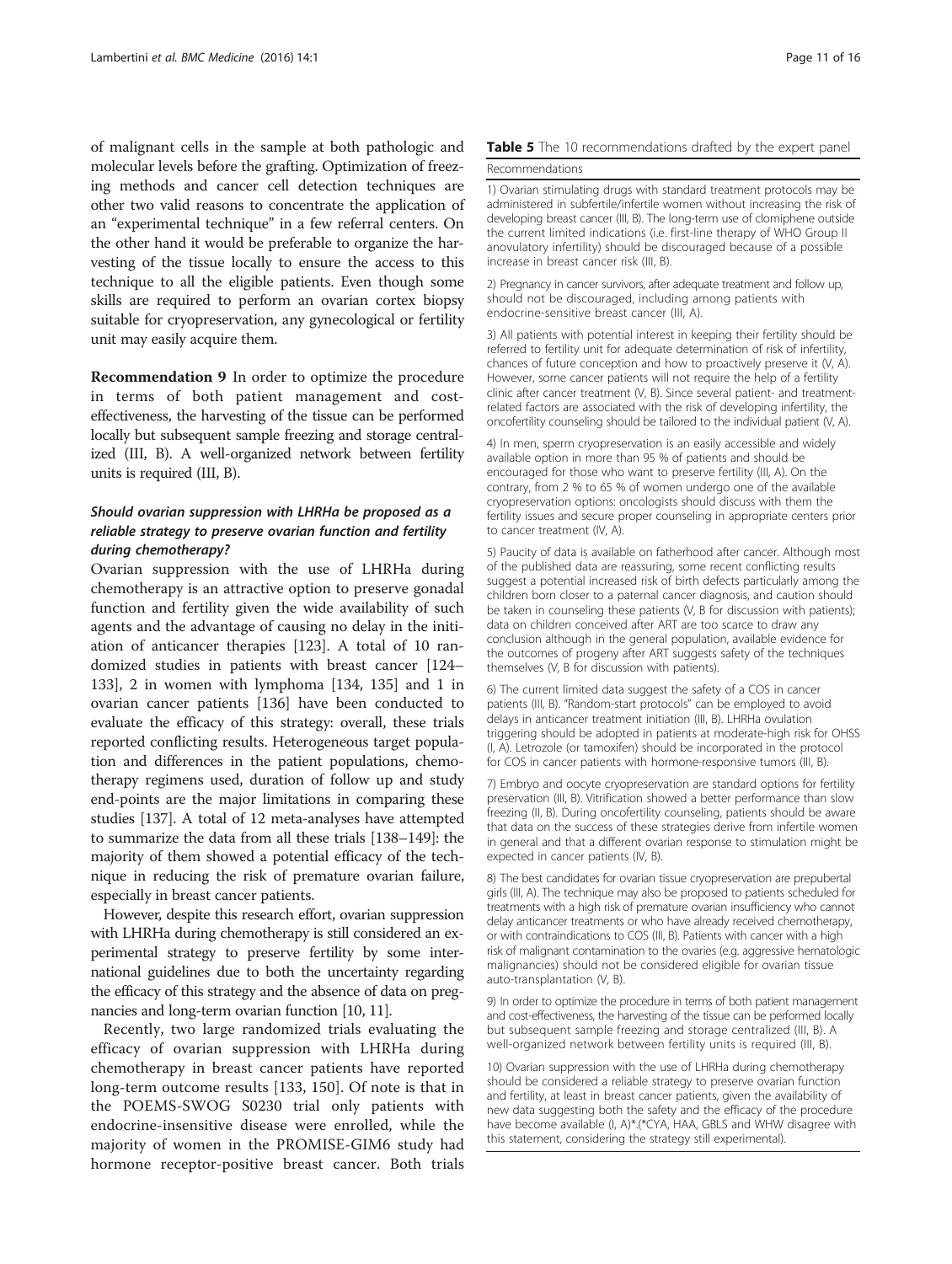reported a statistically significant reduction in the incidence of chemotherapy-induced POF in patients receiving LHRHa, one year after the end of chemotherapy in the PROMISE-GIM6 study (OR = 0.28;  $P < 0.001$ ) [\[127](#page-14-0)] and two years after the end of chemotherapy in the POEMS-SWOG S0230 trial (OR = 0.30; P = 0.04) [\[133](#page-14-0)]. An increased pregnancy rate was reported by both the POEMS-SWOG S0230 (OR = 2.45;  $P = 0.03$ ) [[133\]](#page-14-0) and the PROMISE-GIM6 (age-adjusted HR =  $2.40; P = 0.20$ ) studies [\[150](#page-15-0)]. Furthermore, an increased probability for menstrual resumption at longer follow-up (age-adjusted  $HR = 1.48; P = 0.006$  was shown in the PROMISE-GIM6 study for patients in the LHRHa arm [\[150\]](#page-15-0). A recent meta-analysis including all the randomized trials conducted in breast cancer patients confirmed the efficacy of temporary ovarian suppression with LHRHa during chemotherapy in reducing the risk of treatment-related premature ovarian failure (OR =  $0.36$ ;  $P < 0.001$ ) and increasing the pregnancy rate (OR = 1.83;  $P = 0.041$ ) [\[149\]](#page-15-0).

Recently, the 2015 St. Gallen International Expert Consensus panel and the National Comprehensive Cancer Network (NCCN) guidelines have been updated to acknowledge the use of LHRHa in preventing chemotherapy-induced ovarian failure of hormone receptor negative breast cancer patients [[151](#page-15-0), [152](#page-15-0)]. An individual patient data meta-analysis of randomized studies conducted in breast cancer patients is ongoing with the aim to better elucidate the efficacy of ovarian suppression with LHRHa as a strategy to protect both ovarian function and fertility (PROSPERO registration number: CRD42014015638) [[153\]](#page-15-0).

Ovarian suppression with LHRHa during chemotherapy can be used in combination with other preservation techniques including cryopreservation strategies, thus increasing the chance of both fertility and gonadal function preservation after anti-cancer systemic therapies.

Recommendation 10 Ovarian suppression with the use of LHRHa during chemotherapy should be considered a reliable strategy to preserve ovarian function and fertility, at least in breast cancer patients, given the availability of new data suggesting both the safety and the efficacy of the procedure have become available (I, A)\*.

(\*CYA, HAA, GBLS and WHW disagree with this statement, considering the strategy still experimental).

# Conclusions

Over the last several years, thanks to improvements in the prognoses of cancer patients, increasing attention has been given to survivors' fertility issues. International guidelines on this topic have been recently updated and published [\[10](#page-12-0), [11](#page-12-0)]. However, since then, new data have become available, and several issues in this field remain controversial. On the basis of the discussion during the

meeting, the expert panel has drafted a total of 10 recommendations (Table [5\)](#page-10-0).

Although there is a great interest in this field, due to the lack of large prospective cohort studies and randomized studies on these topics, the level of evidence is not higher than 3 for most of the recommendations highlighting the need of further research efforts. Several registries and prospective studies are ongoing to evaluate feasibility, safety and efficacy of fertility preserving strategies in cancer patients and encouraging patient participation in these studies is crucial to acquire more robust conclusions.

#### Abbreviations

ASCO: American Society of Clinical Oncology; ESMO: European Society for Medical Oncology; US: United States; RR: relative risk; CI: confidence intervals; HRT: hormone-replacement therapy; SRR: summary relative risk; IVF: in vitro fertilization; HR: hazard ratio; PRR: pooled relative risk; DFS: disease-free survival; ABVD: doxorubicin/bleomycin/vinblastine/dacarbazine; LHRHa: luteinizing hormone-releasing hormone analogs; ART: assisted reproduction technologies; ICSI: intracytoplasmatic sperm injection; OR: odds ratio; COS: controlled ovarian stimulation; OHSS: ovarian hyperstimulation syndrome; HCG: human chorionic gonadotropin; NCCN: National Comprehensive Cancer Network.

#### Competing interests

The authors have declared that they have no competing interests.

#### Authors' contributions

ML, LDM, MCP and PA were involved in the organization of the workshop on "cancer and fertility preservation" and conceived of the idea to draft the manuscript. ML, LDM and PA drafted and led on the writing of the manuscript. All the other authors revised the manuscript critically for important intellectual content and re-drafted some of its section. The recommendations were discussed and revised by all the authors before their final version. All the authors have read and approved the final version of the manuscript, and agreed to be accountable for all aspects of the work to ensure its accuracy and integrity.

#### Acknowledgements

This work was partially supported by a grant from the Associazione Italiana per la Ricerca sul Cancro (AIRC; investigator grant number: 2013–14272) and by a grant from the Italian Ministry of Health (Centro Nazionale per la Prevenzione e il Controllo delle Malattie, CCM project, approved by D.M. 05/03/2012). The funders had no role in study design, data collection and analysis, decision to publish, or preparation of the manuscript.

#### Author details

<sup>1</sup>Department of Medical Oncology, U.O. Oncologia Medica 2, IRCCS AOU San Martino - IST, Genoa, Italy. <sup>2</sup> Department of Medical Oncology, U.O. Sviluppo Terapie Innovative, IRCCS AOU San Martino – IST, Genoa, Italy. <sup>3</sup> <sup>3</sup>Physiopathology of Human Reproduction, IRCCS AOU San Martino – IST, Genoa, Italy. <sup>4</sup> Laboratory of Reproductive Biology, Section 5712, Juliane Marie Centre for Women, Children and Reproduction, University Hospital of Copenhagen, Copenhagen, Denmark. <sup>5</sup>BrEAST Data Centre, Department of Medicine, Institut Jules Bordet, Université Libre de Bruxelles, Brussels, Belgium. <sup>6</sup>Fertility and Procreation Unit, Gynecologic Oncology Department, European Institute of Oncology, Milan, Italy. <sup>7</sup>Reproductive Medicine Department, International Evangelic Hospital, Genoa, Italy. <sup>8</sup>Physiopathology of Reproduction and In Vitro Fertilization Unit, S. Anna Hospital, University of Turin, Turin, Italy. <sup>9</sup>Department of Medical Oncology, E.O. Galliera, Genoa Italy. <sup>10</sup>GENERA Centre for Reproductive Medicine, Clinica Valle Giulia, Rome, Italy. <sup>11</sup>Obstetric and Gynecology Department, Azienda Ospedaliera Arcispedale S. Maria Nuova-IRCCS, University of Modena and Reggio Emilia, Reggio Emilia, Italy. <sup>12</sup>Children and Women Health Department, Physiopathology of Human Reproduction Unit, "San Giuseppe Moscati" Hospital, Avellino, Italy. <sup>13</sup>Department of Haematology/Oncology, Royal Hospital for Sick Children, and Department of Child Life and Health,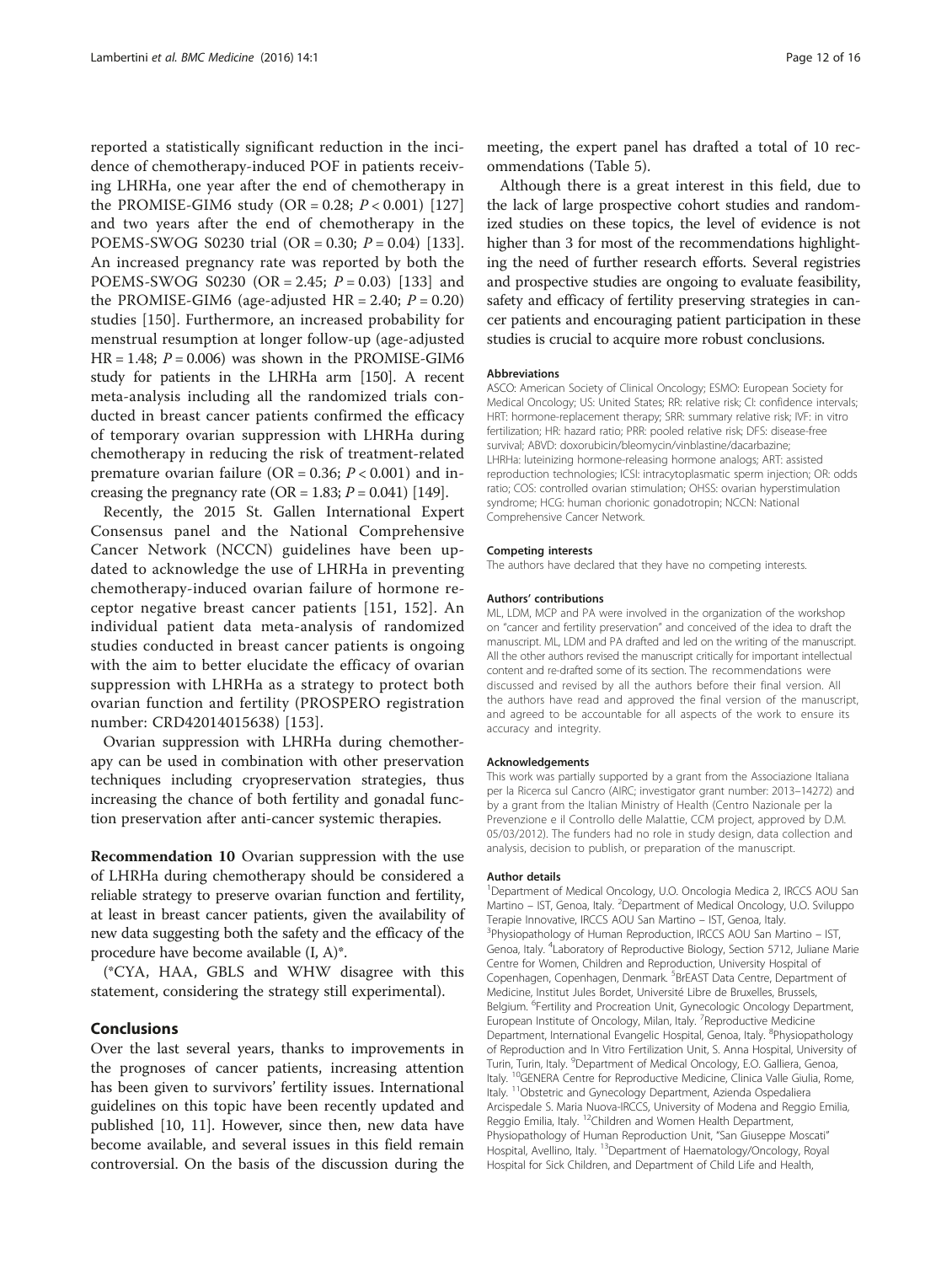<span id="page-12-0"></span>University of Edinburgh, Edinburgh, UK. 14Department of Medical Oncology, Dana-Farber Cancer Institute, Boston, MA, USA.

#### Received: 15 September 2015 Accepted: 16 December 2015 Published online: 04 January 2016

#### References

- 1. American Cancer Society. Cancer Facts & Figures 2015. Atlanta: American Cancer Society; 2015.
- 2. Johnson J-A, Tough S. Society of Obstetricians and Gynaecologists of Canada, Delayed child-bearing. J Obstet Gynaecol Can. 2012;34(1):80–93.
- 3. Rosen A, Rodriguez-Wallberg KA, Rosenzweig L. Psychosocial distress in young cancer survivors. Semin Oncol Nurs. 2009;25(4):268–77.
- 4. Canada AL, Schover LR. The psychosocial impact of interrupted childbearing in long-term female cancer survivors. Psychooncology. 2012;21(2):134–43.
- 5. Gorman JR, Bailey S, Pierce JP, Su HI. How do you feel about fertility and parenthood? The voices of young female cancer survivors. J Cancer Surviv Res Pract. 2012;6(2):200–9.
- Partridge AH, Gelber S, Peppercorn J, Sampson E, Knudsen K, Laufer M, et al. Web-based survey of fertility issues in young women with breast cancer. J Clin Oncol. 2004;22(20):4174–83.
- 7. Ruddy KJ, Gelber SI, Tamimi RM, Ginsburg ES, Schapira L, Come SE, et al. Prospective study of fertility concerns and preservation strategies in young women with breast cancer. J Clin Oncol. 2014;32(11):1151–6.
- 8. Senkus E, Gomez H, Dirix L, Jerusalem G, Murray E, Van Tienhoven G, et al. Attitudes of young patients with breast cancer toward fertility loss related to adjuvant systemic therapies. EORTC study 10002 BIG 3–98. Psychooncology. 2014;23(2):173–82.
- Lee SJ, Schover LR, Partridge AH, Patrizio P, Wallace WH, Hagerty K, et al. American Society of Clinical Oncology recommendations on fertility preservation in cancer patients. J Clin Oncol. 2006;24(18):2917–31.
- 10. Loren AW, Mangu PB, Beck LN, Brennan L, Magdalinski AJ, Partridge AH, et al. Fertility Preservation for Patients With Cancer: American Society of Clinical Oncology Clinical Practice Guideline Update. J Clin Oncol. 2013;31(19):2500–10.
- 11. Peccatori FA, Azim Jr HA, Orecchia R, Hoekstra HJ, Pavlidis N, Kesic V, et al. Cancer, pregnancy and fertility: ESMO Clinical Practice Guidelines for diagnosis, treatment and follow-up. Ann Oncol. 2013;24 Suppl 6:vi160–70.
- 12. Key T, Appleby P, Barnes I, Reeves G. Endogenous Hormones and Breast Cancer Collaborative Group. Endogenous sex hormones and breast cancer in postmenopausal women: reanalysis of nine prospective studies. J Natl Cancer Inst. 2002;94(8):606–16.
- 13. Eliassen AH, Missmer SA, Tworoger SS, Spiegelman D, Barbieri RL, Dowsett M, et al. Endogenous steroid hormone concentrations and risk of breast cancer among premenopausal women. J Natl Cancer Inst. 2006;98(19):1406–15.
- 14. Fortner RT, Eliassen AH, Spiegelman D, Willett WC, Barbieri RL, Hankinson SE. Premenopausal endogenous steroid hormones and breast cancer risk: results from the Nurses' Health Study II. Breast Cancer Res. 2013;15(2):R19.
- 15. Breast cancer and hormone replacement therapy: collaborative reanalysis of data from 51 epidemiological studies of 52,705 women with breast cancer and 108,411 women without breast cancer. Collaborative Group on Hormonal Factors in Breast Cancer. Lancet. 1997;350(9084):1047–59.
- 16. Calderon-Margalit R, Friedlander Y, Yanetz R, Kleinhaus K, Perrin MC, Manor O, et al. Cancer risk after exposure to treatments for ovulation induction. Am J Epidemiol. 2009;169(3):365–75.
- 17. Källén B, Finnström O, Lindam A, Nilsson E, Nygren K-G, Olausson PO. Malignancies among women who gave birth after in vitro fertilization. Hum Reprod. 2011;26(1):253–8.
- 18. Gennari A, Costa M, Puntoni M, Paleari L, De Censi A, Sormani MP, et al. Breast cancer incidence after hormonal treatments for infertility: systematic review and meta-analysis of population-based studies. Breast Cancer Res Treat. 2015;150(2):405–13.
- 19. Brinton LA, Scoccia B, Moghissi KS, Westhoff CL, Niwa S, Ruggieri D, et al. Long-term relationship of ovulation-stimulating drugs to breast cancer risk. Cancer Epidemiol Biomark Prev. 2014;23(4):584–93.
- 20. Letourneau JM, Ebbel EE, Katz PP, Katz A, Ai WZ, Chien AJ, et al. Pretreatment fertility counseling and fertility preservation improve quality of life in reproductive age women with cancer. Cancer. 2012;118(6):1710–7.
- 21. Stensheim H, Cvancarova M, Møller B, Fosså SD. Pregnancy after adolescent and adult cancer: a population-based matched cohort study. Int J Cancer J Int Cancer. 2011;129(5):1225–36.
- 22. Azim Jr HA, Santoro L, Pavlidis N, Gelber S, Kroman N, Azim H, et al. Safety of pregnancy following breast cancer diagnosis: a meta-analysis of 14 studies. Eur J Cancer. 2011;47(1):74–83.
- 23. Azim Jr HA, Kroman N, Paesmans M, Gelber S, Rotmensz N, Ameye L, et al. Prognostic impact of pregnancy after breast cancer according to estrogen receptor status: a multicenter retrospective study. J Clin Oncol. 2013;31(1):73–9.
- 24. Sutton R, Buzdar AU, Hortobagyi GN. Pregnancy and offspring after adjuvant chemotherapy in breast cancer patients. Cancer. 1990;65(4):847–50.
- 25. Dalberg K, Eriksson J, Holmberg L. Birth outcome in women with previously treated breast cancer–a population-based cohort study from Sweden. PLoS Med. 2006;3(9):e336.
- 26. Langagergaard V, Gislum M, Skriver MV, Nørgård B, Lash TL, Rothman KJ, et al. Birth outcome in women with breast cancer. Br J Cancer. 2006;94(1):142–6.
- 27. Azim HA, Metzger-Filho O, de Azambuja E, Loibl S, Focant F, Gresko E, et al. Pregnancy occurring during or following adjuvant trastuzumab in patients enrolled in the HERA trial (BIG 01–01). Breast Cancer Res Treat. 2012;133(1):387–91.
- 28. De Sanctis V, Filippone FR, Alfò M, Muni R, Cavalieri E, Pulsoni A, et al. Impact of different treatment approaches on pregnancy outcomes in 99 women treated for Hodgkin lymphoma. Int J Radiat Oncol Biol Phys. 2012;84(3):755–61.
- 29. Winther JF, Olsen JH, Wu H, Shyr Y, Mulvihill JJ, Stovall M, et al. Genetic disease in the children of Danish survivors of childhood and adolescent cancer. J Clin Oncol. 2012;30(1):27–33.
- 30. Ives A, Saunders C, Bulsara M, Semmens J. Pregnancy after breast cancer: population based study. BMJ. 2007;334(7586):194.
- 31. Lawrenz B, Henes M, Neunhoeffer E, Fehm T, Huebner S, Kanz L, et al. Pregnancy after successful cancer treatment: what needs to be considered? Onkologie. 2012;35(3):128–32.
- Critchley HOD, Wallace WHB. Impact of cancer treatment on uterine function. J Natl Cancer Inst Monogr. 2005;34:64–8.
- 33. Wallace WHB, Thompson L, Anderson RA. Guideline Development Group, Long term follow-up of survivors of childhood cancer: summary of updated SIGN guidance. BMJ. 2013;346:f1190.
- 34. Pagani O, Ruggeri M, Manunta S, Saunders C, Peccatori F, Cardoso F, et al. Pregnancy after breast cancer: Are young patients willing to participate in clinical studies? Breast. 2015;24(3):201–7.
- 35. Wallace WHB, Thomson AB, Kelsey TW. The radiosensitivity of the human oocyte. Hum Reprod. 2003;18(1):117–21.
- 36. Wallace WHB, Thomson AB, Saran F, Kelsey TW. Predicting age of ovarian failure after radiation to a field that includes the ovaries. Int J Radiat Oncol Biol Phys. 2005;62(3):738–44.
- 37. Kalich-Philosoph L, Roness H, Carmely A, Fishel-Bartal M, Ligumsky H, Paglin S, et al. Cyclophosphamide triggers follicle activation and "burnout"; AS101 prevents follicle loss and preserves fertility. Sci Transl Med. 2013;5(185):185ra62.
- 38. Anderson RA, Mitchell RT, Kelsey TW, Spears N, Telfer EE, Wallace WHB. Cancer treatment and gonadal function: experimental and established strategies for fertility preservation in children and young adults. Lancet Diabetes Endocrinol. 2015;3(7):556–67.
- 39. Wallace WHB, Anderson RA, Irvine DS. Fertility preservation for young patients with cancer: who is at risk and what can be offered? Lancet Oncol. 2005;6(4):209–18.
- 40. Wallace WHB, Smith AG, Kelsey TW, Edgar AE, Anderson RA. Fertility preservation for girls and young women with cancer: population-based validation of criteria for ovarian tissue cryopreservation. Lancet Oncol. 2014;15(10):1129–36.
- 41. Abusief ME, Missmer SA, Ginsburg ES, Weeks JC, Partridge AH. Relationship between reproductive history, anthropometrics, lifestyle factors, and the likelihood of persistent chemotherapy-related amenorrhea in women with premenopausal breast cancer. Fertil Steril. 2012;97(1):154–9.
- 42. Lavery S, Tsiligiannis S, Carby A. Reproductive options for female cancer patients: balancing hope and realistic expectation. Curr Opin Oncol. 2014;26(5):501–7.
- 43. Van der Kaaij MAE, Heutte N, Meijnders P, Abeilard-Lemoisson E, Spina M, Moser EC, et al. Premature ovarian failure and fertility in long-term survivors of Hodgkin's lymphoma: a European Organisation for Research and Treatment of Cancer Lymphoma Group and Groupe d'Etude des Lymphomes de l'Adulte Cohort Study. J Clin Oncol. 2012;30(3):291–9.
- 44. Behringer K, Mueller H, Goergen H, Thielen I, Eibl AD, Stumpf V, et al. Gonadal function and fertility in survivors after Hodgkin lymphoma treatment within the German Hodgkin Study Group HD13 to HD15 trials. J Clin Oncol. 2013;31(2):231–9.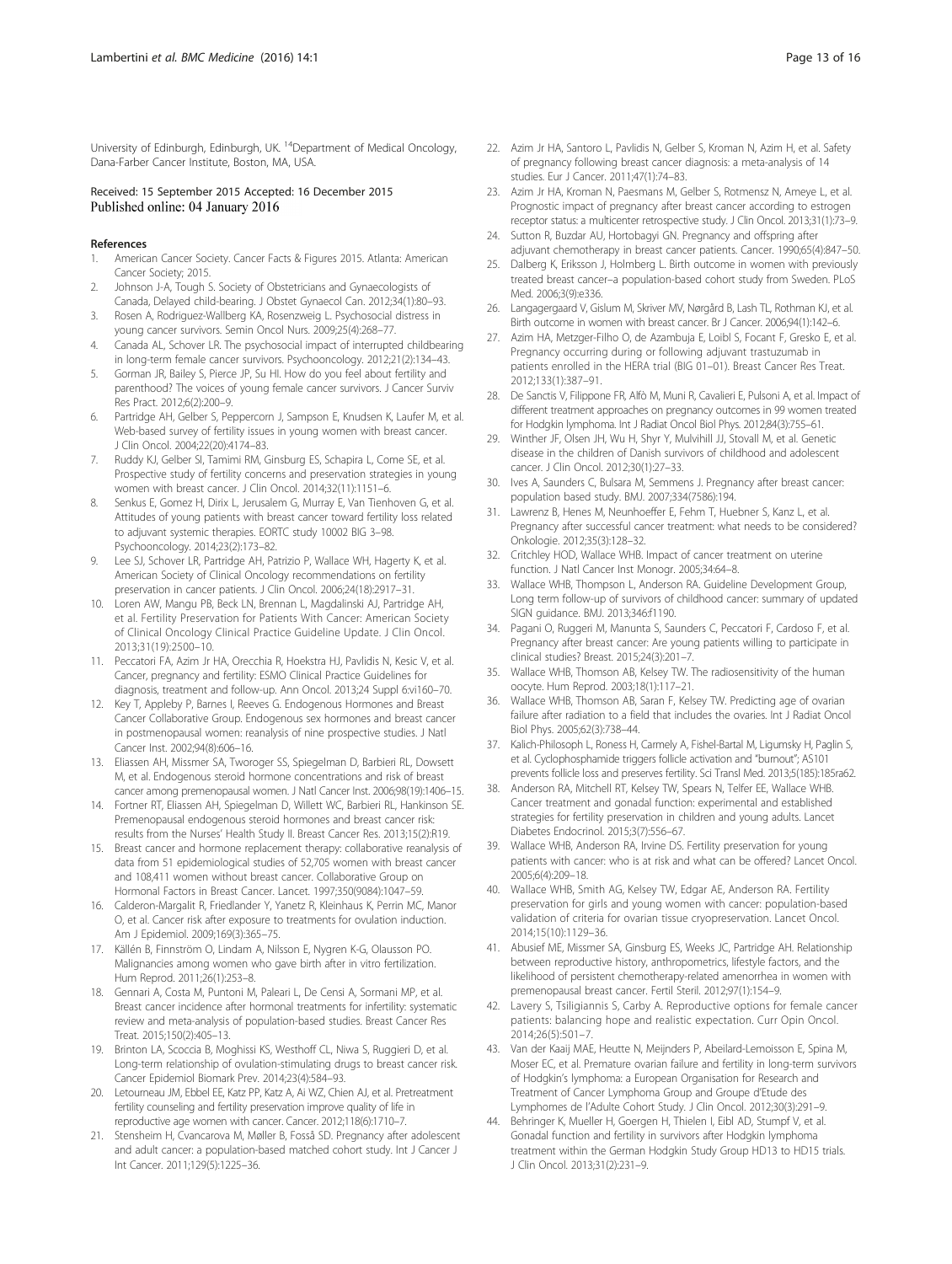- <span id="page-13-0"></span>45. Williams DH. Sperm banking and the cancer patient. Ther Adv Urol. 2010;2(1):19–34.
- 46. Lawrenz B, Jauckus J, Kupka MS, Strowitzki T, von Wolff M. Fertility preservation in >1,000 patients: patient's characteristics, spectrum, efficacy and risks of applied preservation techniques. Arch Gynecol Obstet. 2011;283(3):651–6.
- 47. Armuand GM, Rodriguez-Wallberg KA, Wettergren L, Ahlgren J, Enblad G, Höglund M, et al. Sex differences in fertility-related information received by young adult cancer survivors. J Clin Oncol. 2012;30(17):2147–53.
- 48. Duffy CM, Allen SM, Clark MA. Discussions regarding reproductive health for young women with breast cancer undergoing chemotherapy. J Clin Oncol. 2005;23(4):766–73.
- 49. Hohmann C, Borgmann-Staudt A, Rendtorff R, Reinmuth S, Holzhausen S, Willich SN, et al. Patient counselling on the risk of infertility and its impact on childhood cancer survivors: results from a national survey. J Psychosoc Oncol. 2011;29(3):274–85.
- 50. Quinn GP, Vadaparampil ST, Gwede CK, Miree C, King LM, Clayton HB, et al. Discussion of fertility preservation with newly diagnosed patients: oncologists' views. J Cancer Surviv Res Pract. 2007;1(2):146–55.
- 51. Köhler TS, Kondapalli LA, Shah A, Chan S, Woodruff TK, Brannigan RE. Results from the survey for preservation of adolescent reproduction (SPARE) study: gender disparity in delivery of fertility preservation message to adolescents with cancer. J Assist Reprod Genet. 2011;28(3):269–77.
- 52. Dohle GR. Male infertility in cancer patients: Review of the literature. Int J Urol. 2010;17(4):327–31.
- 53. Chung K, Irani J, Knee G, Efymow B, Blasco L, Patrizio P. Sperm cryopreservation for male patients with cancer: an epidemiological analysis at the University of Pennsylvania. Eur J Obstet Gynecol Reprod Biol. 2004;113 Suppl 1:S7–S11.
- 54. Agarwal A, Allamaneni SSR. Disruption of spermatogenesis by the cancer disease process. J Natl Cancer Inst Monogr. 2005;34:9–12.
- 55. Brydøy M, Fosså SD, Klepp O, Bremnes RM, Wist EA, Wentzel-Larsen T, et al. Paternity following treatment for testicular cancer. J Natl Cancer Inst. 2005;97(21):1580–8.
- 56. Signorello LB, Mulvihill JJ, Green DM, Munro HM, Stovall M, Weathers RE, et al. Congenital anomalies in the children of cancer survivors: a report from the childhood cancer survivor study. J Clin Oncol. 2012;30(3):239–45.
- 57. Ståhl O, Boyd HA, Giwercman A, Lindholm M, Jensen A, Kjær SK, et al. Risk of birth abnormalities in the offspring of men with a history of cancer: a cohort study using Danish and Swedish national registries. J Natl Cancer Inst. 2011;103(5):398–406.
- 58. García A, Herrero MB, Holzer H, Tulandi T, Chan P. Assisted reproductive outcomes of male cancer survivors. J Cancer Surviv Res Pract. 2015;9(2):208–14.
- 59. Ping P, Gu B-H, Li P, Huang Y-R, Li Z. Fertility outcome of patients with testicular tumor: before and after treatment. Asian J Androl. 2014;16(1):107–11.
- 60. Hsiao W, Stahl PJ, Osterberg EC, Nejat E, Palermo GD, Rosenwaks Z, et al. Successful treatment of postchemotherapy azoospermia with microsurgical testicular sperm extraction: the Weill Cornell experience. J Clin Oncol. 2011;29(12):1607–11.
- 61. Williams CL, Bunch KJ, Stiller CA, Murphy MFG, Botting BJ, Wallace WH, et al. Cancer risk among children born after assisted conception. N Engl J Med. 2013;369(19):1819–27.
- 62. Polat M, Bozdag G, Yarali H. Best protocol for controlled ovarian hyperstimulation in assisted reproductive technologies: fact or opinion? Semin Reprod Med. 2014;32(4):262–71.
- 63. Balduzzi A, Leonardi MC, Cardillo A, Orecchia R, Dellapasqua S, Iorfida M, et al. Timing of adjuvant systemic therapy and radiotherapy after breast-conserving surgery and mastectomy. Cancer Treat Rev. 2010;36(6):443–50.
- 64. Cakmak H, Rosen MP. Ovarian stimulation in cancer patients. Fertil Steril. 2013;99(6):1476–84.
- 65. Von Wolff M, Thaler CJ, Frambach T, Zeeb C, Lawrenz B, Popovici RM, et al. Ovarian stimulation to cryopreserve fertilized oocytes in cancer patients can be started in the luteal phase. Fertil Steril. 2009;92(4):1360–5.
- 66. Michaan N, Ben-David G, Ben-Yosef D, Almog B, Many A, Pauzner D, et al. Ovarian stimulation and emergency in vitro fertilization for fertility preservation in cancer patients. Eur J Obstet Gynecol Reprod Biol. 2010;149(2):175–7.
- 67. Bedoschi GM, de Albuquerque FO, Ferriani RA, Navarro PA. Ovarian stimulation during the luteal phase for fertility preservation of cancer patients: case reports and review of the literature. J Assist Reprod Genet. 2010;27(8):491–4.
- 68. Sönmezer M, Türkçüoğlu I, Coşkun U, Oktay K. Random-start controlled ovarian hyperstimulation for emergency fertility preservation in letrozole cycles. Fertil Steril. 2011;95(6):2125.e9–11.
- 69. Maman E, Meirow D, Brengauz M, Raanani H, Dor J, Hourvitz A. Luteal phase oocyte retrieval and in vitro maturation is an optional procedure for urgent fertility preservation. Fertil Steril. 2011;95(1):64–7.
- 70. Nayak SR, Wakim AN. Random-start gonadotropin-releasing hormone (GnRH) antagonist-treated cycles with GnRH agonist trigger for fertility preservation. Fertil Steril. 2011;96(1):e51–4.
- 71. Cakmak H, Katz A, Cedars MI, Rosen MP. Effective method for emergency fertility preservation: random-start controlled ovarian stimulation. Fertil Steril. 2013;100(6):1673–80.
- 72. Buendgen NK, Schultze-Mosgau A, Cordes T, Diedrich K, Griesinger G. Initiation of ovarian stimulation independent of the menstrual cycle: a case–control study. Arch Gynecol Obstet. 2013;288(4):901–4.
- 73. Keskin U, Ercan CM, Yilmaz A, Babacan A, Korkmaz C, Duru NK, et al. Random-start controlled ovarian hyperstimulation with letrozole for fertility preservation in cancer patients: case series and review of literature. J Pak Med Assoc. 2014;64(7):830–2.
- 74. Youssef MAFM, Van der Veen F, Al-Inany HG, Mochtar MH, Griesinger G, Nagi Mohesen M, et al. Gonadotropin-releasing hormone agonist versus HCG for oocyte triggering in antagonist-assisted reproductive technology. Cochrane Database Syst Rev. 2014;10:CD008046.
- 75. Meirow D, Raanani H, Maman E, Paluch-Shimon S, Shapira M, Cohen Y, et al. Tamoxifen co-administration during controlled ovarian hyperstimulation for in vitro fertilization in breast cancer patients increases the safety of fertilitypreservation treatment strategies. Fertil Steril. 2014;102(2):488–95.
- 76. Revelli A, Porcu E, Levi Setti PE, Delle Piane L, Merlo DF, Anserini P. Is letrozole needed for controlled ovarian stimulation in patients with estrogen receptor-positive breast cancer? Gynecol Endocrinol. 2013;29(11):993–6.
- 77. Oktay K, Hourvitz A, Sahin G, Oktem O, Safro B, Cil A, et al. Letrozole reduces estrogen and gonadotropin exposure in women with breast cancer undergoing ovarian stimulation before chemotherapy. J Clin Endocrinol Metab. 2006;91(10):3885–90.
- 78. Oktay K, Turan V, Bedoschi G, Pacheco FS, Moy F. Fertility Preservation Success Subsequent to Concurrent Aromatase Inhibitor Treatment and Ovarian Stimulation in Women With Breast Cancer. J Clin Oncol. 2015;33(22):2424–9.
- 79. Azim AA, Costantini-Ferrando M, Oktay K. Safety of fertility preservation by ovarian stimulation with letrozole and gonadotropins in patients with breast cancer: a prospective controlled study. J Clin Oncol. 2008;26(16):2630–5.
- 80. Oktay K, Kim J, Bedoschi G, Turan V. Safety of letrozole-gonadotropin controlled ovarian stimulation protocol in women with breast cancer undergoing fertility preservation before or after tumor resection via embryo or oocyte cryopreservation: A prospective cohort study. Cancer Res. 2015;75:abstract P5-15-02.
- 81. Turan V, Bedoschi G, Moy F, Oktay K. Safety and feasibility of performing two consecutive ovarian stimulation cycles with the use of letrozolegonadotropin protocol for fertility preservation in breast cancer patients. Fertil Steril. 2013;100(6):1681–5.e1.
- 82. Oktay K, Demirtas E, Son W-Y, Lostritto K, Chian R-C, Tan SL. In vitro maturation of germinal vesicle oocytes recovered after premature luteinizing hormone surge: description of a novel approach to fertility preservation. Fertil Steril. 2008;89(1):228.e19–22.
- Cao Y-X, Chian R-C. Fertility preservation with immature and in vitro matured oocytes. Semin Reprod Med. 2009;27(6):456–64.
- 84. Prasath EB, Chan MLH, Wong WHW, Lim CJW, Tharmalingam MD, Hendricks M, et al. First pregnancy and live birth resulting from cryopreserved embryos obtained from in vitro matured oocytes after oophorectomy in an ovarian cancer patient. Hum Reprod. 2014;29(2):276–8.
- 85. Goldrat O, Kroman N, Peccatori FA, Cordoba O, Pistilli B, Lidegaard O, et al. Pregnancy following breast cancer using assisted reproduction and its effect on long-term outcome. Eur J Cancer. 2015;51(12):1490–6.
- Gook DA, Edgar DH. Human oocyte cryopreservation. Hum Reprod Update. 2007;13(6):591–605.
- 87. Borini A, Levi Setti PE, Anserini P, De Luca R, De Santis L, Porcu E, et al. Multicenter observational study on slow-cooling oocyte cryopreservation: clinical outcome. Fertil Steril. 2010;94(5):1662–8.
- 88. Smith GD, Serafini PC, Fioravanti J, Yadid I, Coslovsky M, Hassun P, et al. Prospective randomized comparison of human oocyte cryopreservation with slow-rate freezing or vitrification. Fertil Steril. 2010;94(6):2088–95.
- 89. Glujovsky D, Riestra B, Sueldo C, Fiszbajn G, Repping S, Nodar F, et al. Vitrification versus slow freezing for women undergoing oocyte cryopreservation. Cochrane Database Syst Rev. 2014;9:CD010047.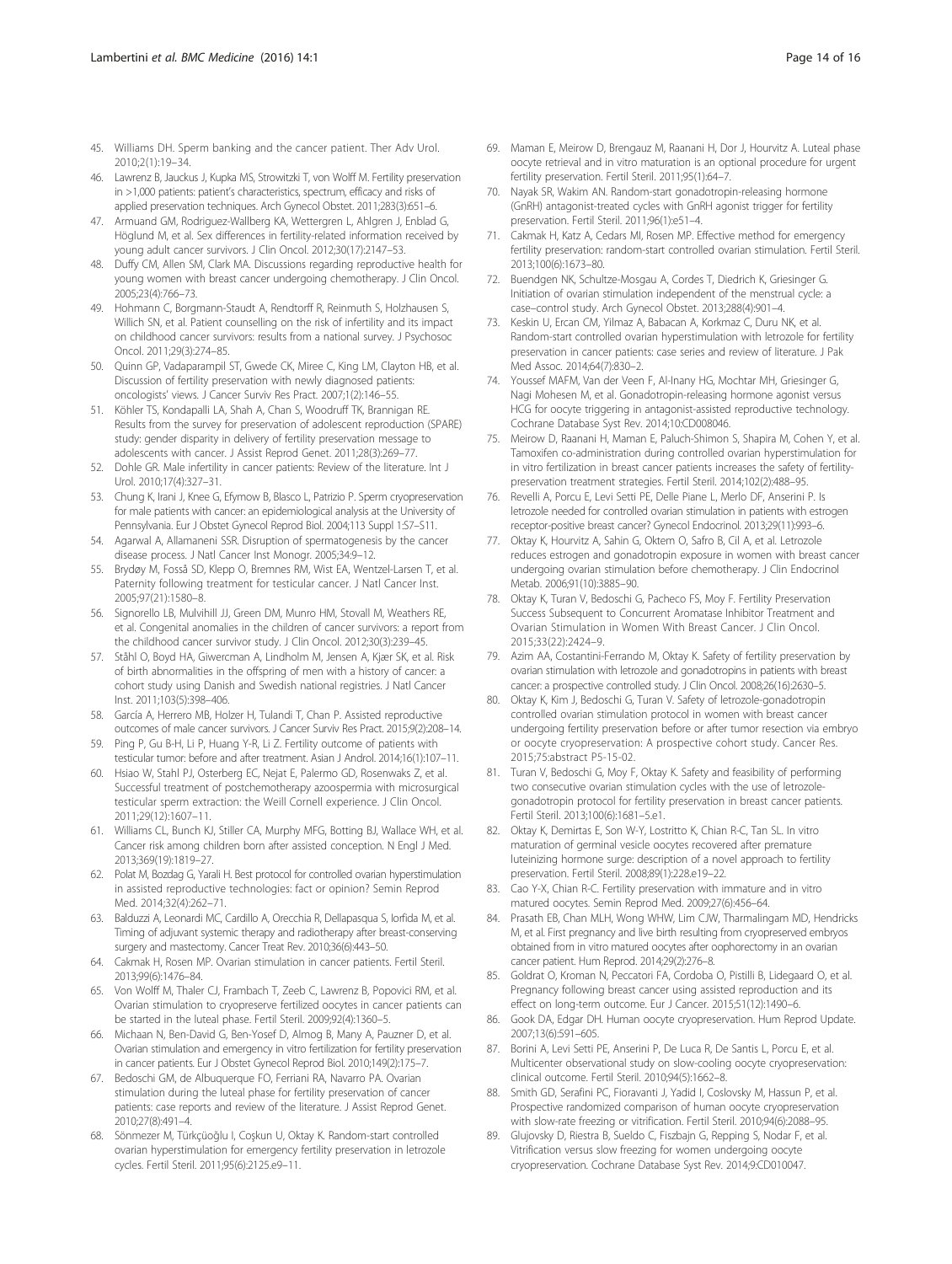- <span id="page-14-0"></span>90. Solé M, Santaló J, Boada M, Clua E, Rodríguez I, Martínez F, et al. How does vitrification affect oocyte viability in oocyte donation cycles? A prospective study to compare outcomes achieved with fresh versus vitrified sibling oocytes. Hum Reprod. 2013;28(8):2087–92.
- 91. Cil AP, Bang H, Oktay K. Age-specific probability of live birth with oocyte cryopreservation: an individual patient data meta-analysis. Fertil Steril. 2013;100(2):492–9.e3.
- 92. Levi Setti PE, Porcu E, Patrizio P, Vigiliano V, De Luca R, D' Aloja P, et al. Human oocyte cryopreservation with slow freezing versus vitrification. Results from the National Italian Registry data, 2007–2011. Fertil Steril. 2014;102(1):90–5.e2.
- 93. Clinic Summary Report. [https://www.sartcorsonline.com/rptCSR\\_](https://www.sartcorsonline.com/rptCSR_PublicMultYear.aspx?ClinicPKID=0) [PublicMultYear.aspx?ClinicPKID=0.](https://www.sartcorsonline.com/rptCSR_PublicMultYear.aspx?ClinicPKID=0) Accessed 22 Dec 2015.
- 94. Bianchi V, Lappi M, Bonu MA, Borini A. Oocyte slow freezing using a 0.2-0. 3 M sucrose concentration protocol: is it really the time to trash the cryopreservation machine? Fertil Steril. 2012;97(5):1101–7.
- 95. Rienzi L, Cobo A, Paffoni A, Scarduelli C, Capalbo A, Vajta G, et al. Consistent and predictable delivery rates after oocyte vitrification: an observational longitudinal cohort multicentric study. Hum Reprod. 2012;27(6):1606–12.
- 96. Quintero RB, Helmer A, Huang JQ, Westphal LM. Ovarian stimulation for fertility preservation in patients with cancer. Fertil Steril. 2010;93(3):865–8.
- 97. Domingo J, Guillén V, Ayllón Y, Martínez M, Muñoz E, Pellicer A, et al. Ovarian response to controlled ovarian hyperstimulation in cancer patients is diminished even before oncological treatment. Fertil Steril. 2012;97(4):930–4.
- 98. Oktay K, Kim JY, Barad D, Babayev SN. Association of BRCA1 mutations with occult primary ovarian insufficiency: a possible explanation for the link between infertility and breast/ovarian cancer risks. J Clin Oncol. 2010;28(2):240–4.
- 99. Pal T, Keefe D, Sun P, Narod SA. Hereditary Breast Cancer Clinical Study Group. Fertility in women with BRCA mutations: a case–control study. Fertil Steril. 2010;93(6):1805–8.
- 100. Alvarez M, Solé M, Devesa M, Fábregas R, Boada M, Tur R, et al. Live birth using vitrified–warmed oocytes in invasive ovarian cancer: case report and literature review. Reprod Biomed Online. 2014;28(6):663–8.
- 101. Martinez M, Rabadan S, Domingo J, Cobo A, Pellicer A, Garcia-Velasco JA. Obstetric outcome after oocyte vitrification and warming for fertility preservation in women with cancer. Reprod Biomed Online. 2014;29(6):722–8.
- 102. Kim SS, Lee WS, Chung MK, Lee HC, Lee HH, Hill D. Long-term ovarian function and fertility after heterotopic autotransplantation of cryobanked human ovarian tissue: 8-year experience in cancer patients. Fertil Steril. 2009;91(6):2349–54.
- 103. Andersen CY, Silber SJ, Bergholdt SH, Berghold SH, Jorgensen JS, Ernst E. Long-term duration of function of ovarian tissue transplants: case reports. Reprod Biomed Online. 2012;25(2):128–32.
- 104. Donnez J, Dolmans M-M, Pellicer A, Diaz-Garcia C, Ernst E, Macklon KT, et al. Fertility preservation for age-related fertility decline. Lancet. 2015;385(9967):506–7.
- 105. Andersen CY. Success and challenges in fertility preservation after ovarian tissue grafting. Lancet. 2015;385(9981):1947–8.
- 106. Donnez J, Dolmans M-M, Pellicer A, Diaz-Garcia C, Sanchez Serrano M, Schmidt KT, et al. Restoration of ovarian activity and pregnancy after transplantation of cryopreserved ovarian tissue: a review of 60 cases of reimplantation. Fertil Steril. 2013;99(6):1503–13.
- 107. Donnez J, Dolmans M-M. Transplantation of ovarian tissue. Best Pract Res Clin Obstet Gynaecol. 2014;28(8):1188–97.
- 108. Macklon KT, Jensen AK, Loft A, Ernst E, Andersen CY. Treatment history and outcome of 24 deliveries worldwide after autotransplantation of cryopreserved ovarian tissue, including two new Danish deliveries years after autotransplantation. J Assist Reprod Genet. 2014;31(11):1557–64.
- 109. Dittrich R, Hackl J, Lotz L, Hoffmann I, Beckmann MW. Pregnancies and live births after 20 transplantations of cryopreserved ovarian tissue in a single center. Fertil Steril. 2015;103(2):462–8.
- 110. Meirow D, Ra'anani H, Biderman H. Ovarian tissue cryopreservation and transplantation: a realistic, effective technology for fertility preservation. Methods Mol Biol. 2014;1154:455–73.
- 111. Bar-Joseph H, Ben-Aharon I, Rizel S, Stemmer SM, Tzabari M, Shalgi R. Doxorubicin-induced apoptosis in germinal vesicle (GV) oocytes. Reprod Toxicol. 2010;30(4):566–72.
- 112. Kujjo LL, Chang EA, Pereira RJG, Dhar S, Marrero-Rosado B, Sengupta S, et al. Chemotherapy-induced late transgenerational effects in mice. PLoS One. 2011;6(3):e17877.
- 113. Greve T, Clasen-Linde E, Andersen MT, Andersen MK, Sørensen SD, Rosendahl M, et al. Cryopreserved ovarian cortex from patients with

leukemia in complete remission contains no apparent viable malignant cells. Blood. 2012;120(22):4311–6.

- 114. Oktay K. Evidence for limiting ovarian tissue harvesting for the purpose of transplantation to women younger than 40 years of age. J Clin Endocrinol Metab. 2002;87(4):1907–8.
- 115. Rosendahl M, Andersen MT, Ralfkiær E, Kjeldsen L, Andersen MK, Andersen CY. Evidence of residual disease in cryopreserved ovarian cortex from female patients with leukemia. Fertil Steril. 2010;94(6):2186–90.
- 116. Rosendahl M, Greve T, Andersen CY. The safety of transplanting cryopreserved ovarian tissue in cancer patients: a review of the literature. J Assist Reprod Genet. 2013;30(1):11–24.
- 117. Sørensen SD, Greve T, Wielenga VT, Wallace WHB, Andersen CY. Safety considerations for transplanting cryopreserved ovarian tissue to restore fertility in female patients who have recovered from Ewing's sarcoma. Future Oncol. 2014;10(2):277–83.
- 118. Bastings L, Beerendonk CCM, Westphal JR, Massuger LF. a. G, Kaal SEJ, van Leeuwen FE, et al. Autotransplantation of cryopreserved ovarian tissue in cancer survivors and the risk of reintroducing malignancy: a systematic review. Hum Reprod Update. 2013;19(5):483–506.
- 119. Lucci CM, Kacinskis MA, Rumpf R, Báo SN. Effects of lowered temperatures and media on short-term preservation of zebu (Bos indicus) preantral ovarian follicles. Theriogenology. 2004;61(2–3):461–72.
- 120. Schmidt KLT, Ernst E, Byskov AG, Nyboe Andersen A, Yding AC. Survival of primordial follicles following prolonged transportation of ovarian tissue prior to cryopreservation. Hum Reprod. 2003;18(12):2654–9.
- 121. Rosendahl M, Schmidt KT, Ernst E, Rasmussen PE, Loft A, Byskov AG, et al. Cryopreservation of ovarian tissue for a decade in Denmark: a view of the technique. Reprod Biomed Online. 2011;22(2):162–71.
- 122. Dittrich R, Lotz L, Keck G, Hoffmann I, Mueller A, Beckmann MW, et al. Live birth after ovarian tissue autotransplantation following overnight transportation before cryopreservation. Fertil Steril. 2012;97(2):387–90.
- 123. Lambertini M, Ginsburg ES, Partridge AH. Update on fertility preservation in young women undergoing breast cancer and ovarian cancer therapy. Curr Opin Obstet Gynecol. 2015;27(1):98–107.
- 124. Badawy A, Elnashar A, El-Ashry M, Shahat M. Gonadotropin-releasing hormone agonists for prevention of chemotherapy-induced ovarian damage: prospective randomized study. Fertil Steril. 2009;91(3):694–7.
- 125. Sverrisdottir A, Nystedt M, Johansson H, Fornander T. Adjuvant goserelin and ovarian preservation in chemotherapy treated patients with early breast cancer: results from a randomized trial. Breast Cancer Res Treat. 2009;117(3):561–7.
- 126. Leonard RC, Adamson D, Anderson R, Ballinger R, Bertelli G, Coleman RE, et al. The OPTION trial of adjuvant ovarian protection by goserelin in adjuvant chemotherapy for early breast cancer. J Clin Oncol. 2010;28(15): abstract 590.
- 127. Del Mastro L, Boni L, Michelotti A, Gamucci T, Olmeo N, Gori S, et al. Effect of the gonadotropin-releasing hormone analogue triptorelin on the occurrence of chemotherapy-induced early menopause in premenopausal women with breast cancer: a randomized trial. JAMA. 2011;306(3):269–76.
- 128. Gerber B, von Minckwitz G, Stehle H, Reimer T, Felberbaum R, Maass N, et al. Effect of luteinizing hormone-releasing hormone agonist on ovarian function after modern adjuvant breast cancer chemotherapy: the GBG 37 ZORO study. J Clin Oncol. 2011;29(17):2334–41.
- 129. Munster PN, Moore AP, Ismail-Khan R, Cox CE, Lacevic M, Gross-King M, et al. Randomized trial using gonadotropin-releasing hormone agonist triptorelin for the preservation of ovarian function during (neo)adjuvant chemotherapy for breast cancer. J Clin Oncol. 2012;30(5):533–8.
- 130. Elgindy EA, El-Haieg DO, Khorshid OM, Ismail EI, Abdelgawad M, Sallam HN, et al. Gonadatrophin suppression to prevent chemotherapy-induced ovarian damage: a randomized controlled trial. Obstet Gynecol. 2013;121(1):78–86.
- 131. Song G, Gao H, Yuan Z. Effect of leuprolide acetate on ovarian function after cyclophosphamide-doxorubicin-based chemotherapy in premenopausal patients with breast cancer: results from a phase II randomized trial. Med Oncol. 2013;30(3):667.
- 132. Karimi-Zarchi M, Forat-Yazdi M, Vafaeenasab MR, Nakhaie-Moghadam M, Miratashi-Yazdi A, Teimoori S, et al. Evaluation of the effect of GnRH agonist on menstrual reverse in breast cancer cases treated with cyclophosphamide. Eur J Gynaecol Oncol. 2014;35(1):59–61.
- 133. Moore HCF, Unger JM, Phillips K-A, Boyle F, Hitre E, Porter D, et al. Goserelin for ovarian protection during breast-cancer adjuvant chemotherapy. N Engl J Med. 2015;372(10):923–32.